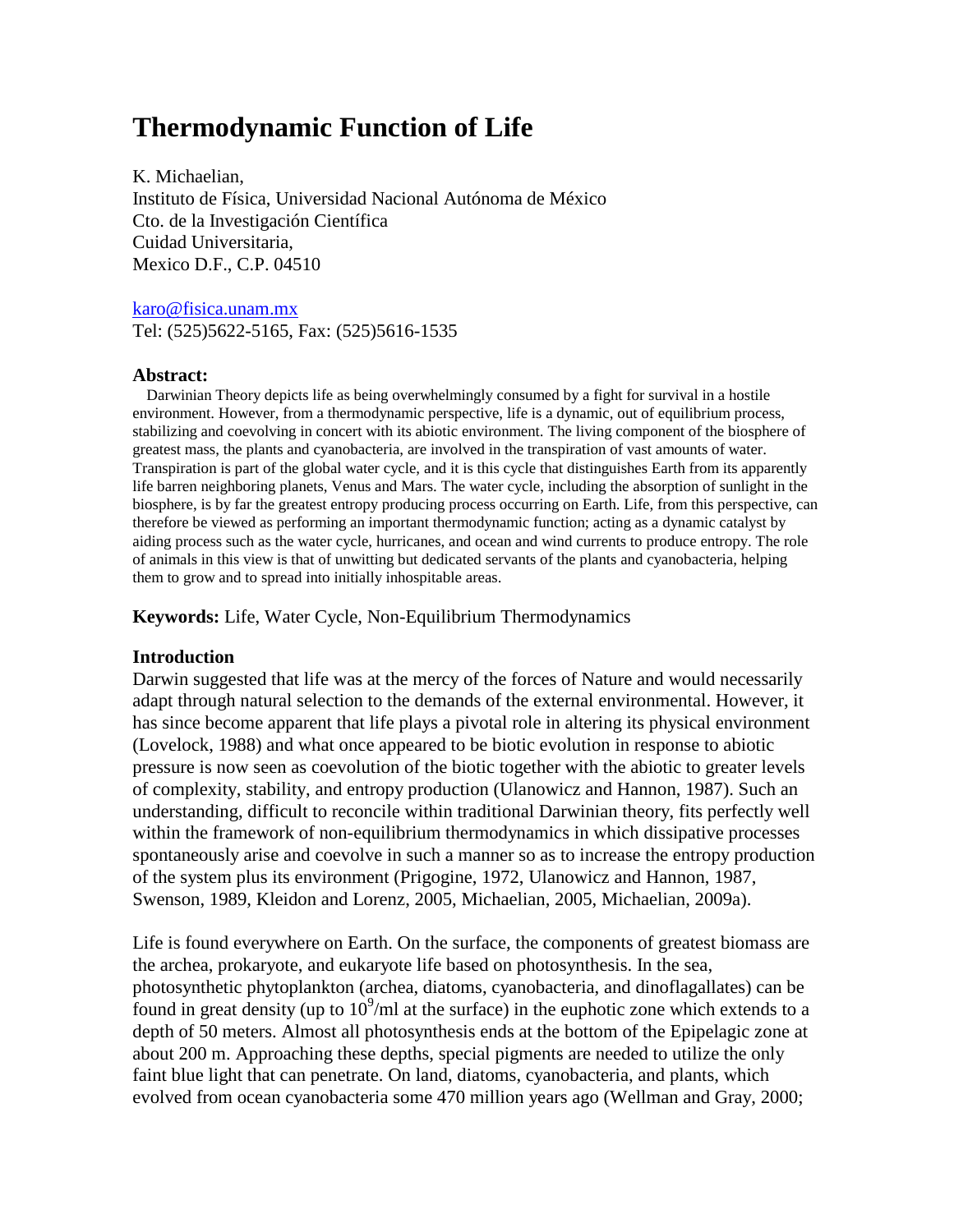Raven and Edwards, 2001), cover almost every available area, becoming sparse only where conditions are extremely harsh, particularly where liquid water is scarce. Photosynthesizing cyanobacteria have been found thriving in hotsprings at over 70 °C (Whitton and Potts, 2000) and on mountain glaciers and Antarctic ice (Parker *et al*., 1982) where absorption of solar radiation and its dissipation into heat by organic and lithogenic material produces the vital liquid water, even deep within the ice (Priscu *et al*., 2005).

 The thermodynamic driving force for the process of photosynthesis that sustains surface life derives from the low entropy of sunlight and the second law of thermodynamics. Only twenty seven years after Darwin's publication of the theory of evolution through natural selection, Boltzmann (1886) wrote: "The general struggle for existence of animate beings is therefore not a struggle for raw materials – nor for energy which exists in plenty in any body in the form of heat -- but a struggle for entropy, which becomes available through the transition of energy from the hot sun to the cold earth". In photosynthesis, high-energy photons in the visible region of the Sun's spectrum are converted by the chloroplasts into low energy photons in the infrared region. Part of the free energy made available in the process is utilized to maintain and propagate life. In this manner, photosynthetic life obtains its sustenance through the conversion of the low entropy of sunlight into the higher entropy of heat and thereby contributes to the positive entropy production of the Earth as a whole.

 However, the proportion of the Sun's light spectrum utilized in photosynthesis is small and thus the entropy producing potential of photosynthesis is small. Gates (1980) has estimated that the percentage of available (free) energy in solar radiation that shows up in the net primary production of the biosphere is less than 0.1%. Respiration consumes a similarly small quantity (Gates, 1980). Of all the irreversible processes performed by living organisms, the process generating by far the greatest amount of entropy (consuming the greatest amount of free energy) is the absorption of sunlight by organic molecules in the presence of water leading to *evapotranspiration*. Great quantities of water are absorbed by the root systems of plants and brought upwards to the leaves and then evaporated into the atmosphere. More than 90% of the free energy available in the sunlight captured by the leaves of plants is used in transpiration. In the oceans, phytoplankton within the euphotic zone absorb sunlight and transform it into heat that can be efficiently absorbed by the water. The temperature of the ocean surface is thereby raised by phytoplankton (Kahru et al., 1993) leading to increased evaporation, thereby promoting the water cycle.

There appears to be no inportant physiological need for the vast amount of transpiration carried out by land plants. It is known that only 3% of the water transpired by plants is used in photosynthesis and metabolism. In fact, most plants can grow normally under laboratory conditions of 100% humidity, at which the vapor pressure in the stoma of the leaves must be less than or equal to that of the atmosphere, and therefore transpiration is necessarily zero (Hernández Candia, 2009). Transpiration has often been considered as an unfortunate by-product of the process of photosynthesis in which water is unavoidably given off through the stoma of plants which are open in order to exchange  $CO<sub>2</sub>$  and  $O<sub>2</sub>$  with the atmosphere (Gates, 1980). Plants consist of up to 90% water by mass and thus appear to expose themselves to great risk of drying by transpiring so much water. Others have argued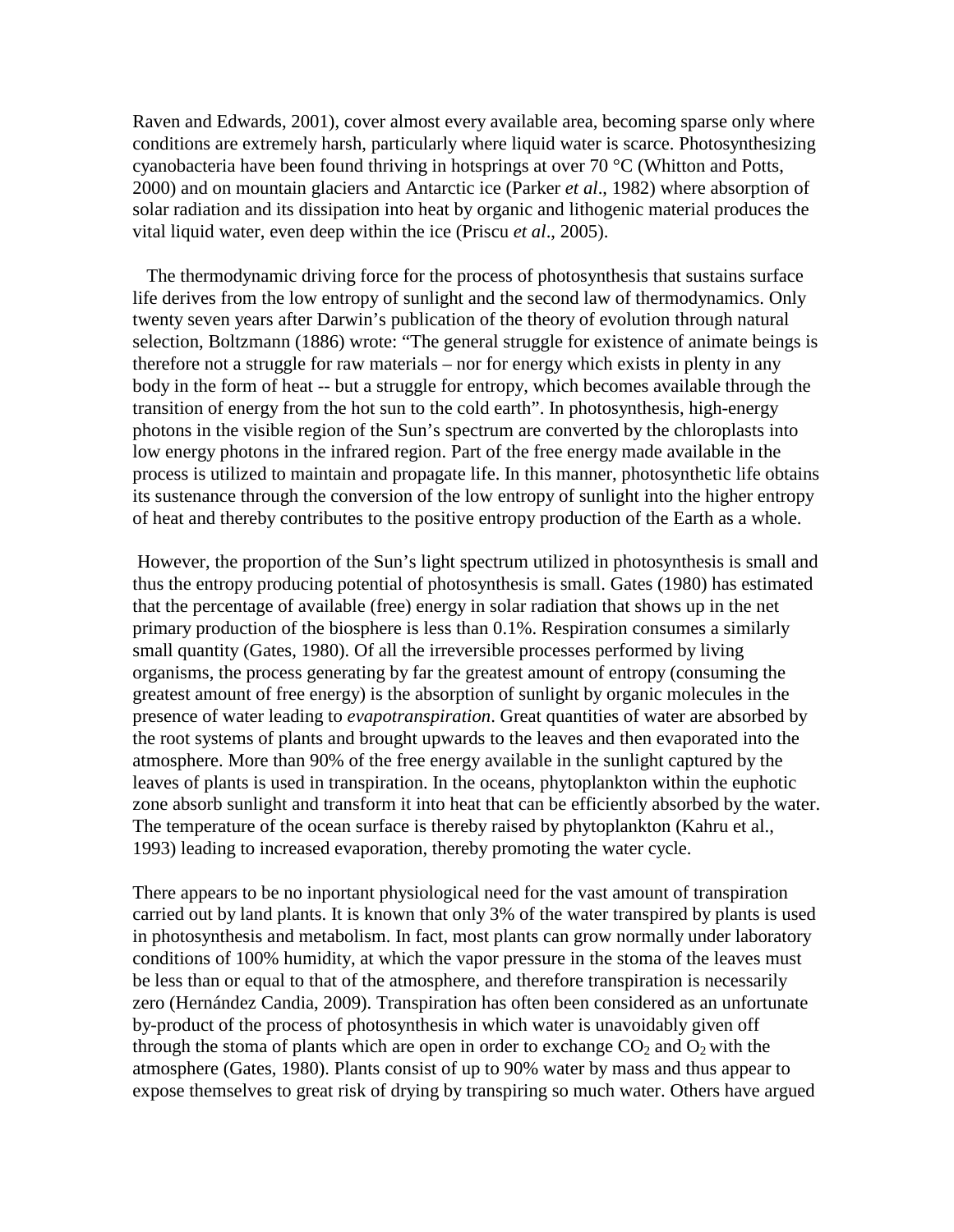that transpiration is useful to plants in that it helps to cool its leaves to a temperature optimal for photosynthesis. Such an explanation, however, is not convincing since Nature has produced examples of efficient photosynthesis at temperatures of up to 70 °C (Whitton and Potts, 2000). In any case, there exists other simpler and less free energy demanding strategies to reduce leaf temperature such as smaller or less photo-absorbent leaves. On the contrary, the evolutionary record indicates that plants and phytoplankton have evolved new pigments to absorb ever more completely the Sun's spectrum. Dense pine forests appear black in the midday sun. Most plants appear green, not so much for lack of absorption at these wavelengths, as for the fact that the spectral response of human eyes peaks precisely at these wavelengths (Chang, 2000).

Transpiration is in fact extremely free energy intensive and, according to Darwinian Theory, such a process, with little direct utility to the plant, should have been eliminated or suppressed through natural selection. Plants which are able to take in  $CO<sub>2</sub>$  while reducing water loss, by either opening their stoma only at night (CAM photosynthesis), or by reducing photorespiration  $(C_4$  photosynthesis, see below), indeed have evolved 32 and 9 million years ago respectively (Osborne and Freckleton, 2009). However, the water conserving photosynthesis has not displaced the older, heavily transpiring  $C_3$ photosynthesis which is still relevant for 95% of the biomass of Earth. Instead, new ecological niches in water scarce areas have opened up for the CAM and  $C_4$  plants, as, for example, the cacti of deserts.

All irreversible processes, including living systems, arise and persist to produce entropy. This is not incidental, but rather a fundamental principle of Nature. Excessive transpiration has not been eliminated from plants, despite the extraordinary free energy costs, precisely because the basic thermodynamic function of a plant is to increase the global entropy production of the Earth and this is achieved by dissipating high energy photons in the presence of water and thereby augmenting the global water cycle.

# **The Water Cycle**

Absorption of sunlight in the leaves of plants may increase their temperature by as much as 20 $\degree$ C over that of the ambient air (Gates, 1980). This leads to an increase of the H<sub>2</sub>O vapor pressure inside the cavities of the leaf with respect to that of the colder surrounding air. H2O vapor diffuses across this gradient of chemical potential from the wet mesophyll cell walls (containing the chloroplasts), through the intercellular cavities, and finally through the stoma and into the external atmosphere. There is also a parallel, but less efficient, circuit for diffusion of  $H_2O$  vapor in leaves through the cuticle, providing up to 10% more transpiration (Gates, 1980). The  $H_2O$  chemical potential of the air at the leaf surface itself depends on the ambient relative humidity and temperature, and thus on such factors as the local wind speed and insolation. Diffusion of H<sub>2</sub>O vapor into the atmosphere causes a drop in the water potential inside the leaf which provides the force to draw up new water from the root system of the plants.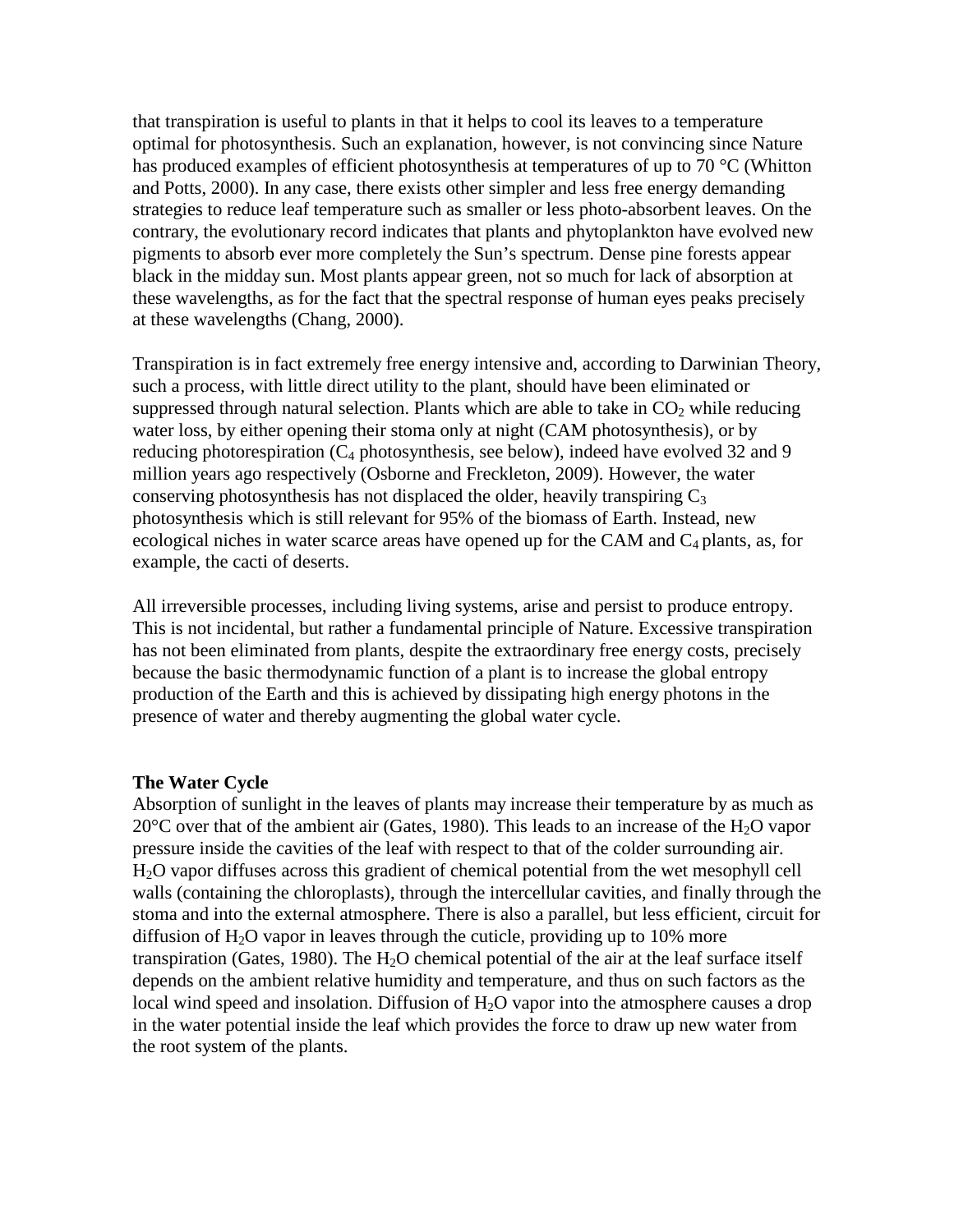Evaporation from moist turf (dense cut grass) can reach 80% of that of a natural water surface such as a lake (Gates, 1980), while that of a tropical forest can often surpass by 200% that of such a water surface (Michaelian, 2009b). Single trees in the Amazon rain forest have been measured to evaporate as much as 1180 liters/day (Wullschleger *et al*., 1998). This is principally due to the much larger surface area for evaporation that a tree offers with all of its leaves. Natural water surfaces, in turn, evaporate approximately 130% of distilled water surfaces due to the increased UV and visible photon absorption at the surface as a result of phytoplankton and other suspended organic materials, including a large component (up to  $10^9$ /ml at the surface) of viral and dissolved DNA resulting from viral lysing of bacteria (Wommack and Colwell, 2000).

The water vapor transpired by the leaves, or evaporated by the phytoplankton, rises in the atmosphere, because water vapor at 0.804 g/l is less dense than dry air at 1.27 g/l, to a height corresponding to a temperature of about 259 K (-14 °C) (Newell *et al*., 1974) at which it condenses around suspended microscopic particles forming clouds. Over oceans, an important constituent of these microscopic particles acting as seeds of condensation are the sulfate aerosols produced by the oxidation of dimethylsulfide released by the phytoplankton themselves (Charlson *et al*., 1987). Condensation of the water releases an amount of latent heat of condensation ( $2.427 \times 10^6$  J/kg) into the upper atmosphere, much of which is then radiated into outer space at infrared wavelengths. In this manner, the Earth maintains its energy balance with space; the total energy incident on the biosphere in the form of sunlight is approximately equal to the total energy radiated by the biosphere into space at infrared wavelengths. Energy is conserved while the entropy of the Universe is augmented in the process.

The formation of clouds may at first consideration seem to have a detrimental effect on the water cycle since cloud cover on Earth reflects approximately 20% of light in the visible region of the Sun's spectrum (Pidwirny and Budicova, 2008), thereby reducing the potential for evaporation. However, evapotranspiration is a strong function of the local relative humidity of the air around the leaves of plants or above the surface of the oceans. By producing regions of local cooling during the day on the Earth's surface, clouds are able to maintain the average wind speed at the Earth's surface within dense vegetation (see for example, Speck (2003)) at values above the threshold of 0.25 m/s required to make the boundary-layer resistance to water loss almost negligible in a plant leaf, thus procuring maximal transpiration (Gates, 1980).

Sublimation and ablation of ice over the polar regions, promoted in part by photon absorption of cyanobacteria within the ice, is also important to the water cycle, evaporating up to 30 cm of ice per year (Priscu *et al*., 2005).

# **Production of Entropy**

The driving force of all irreversible processes, including the water cycle, is the *production of entropy*. The basic entropy producing process occurring on Earth is the absorption and dissipation of high energy photons to low energy photons, facilitated in part by the plants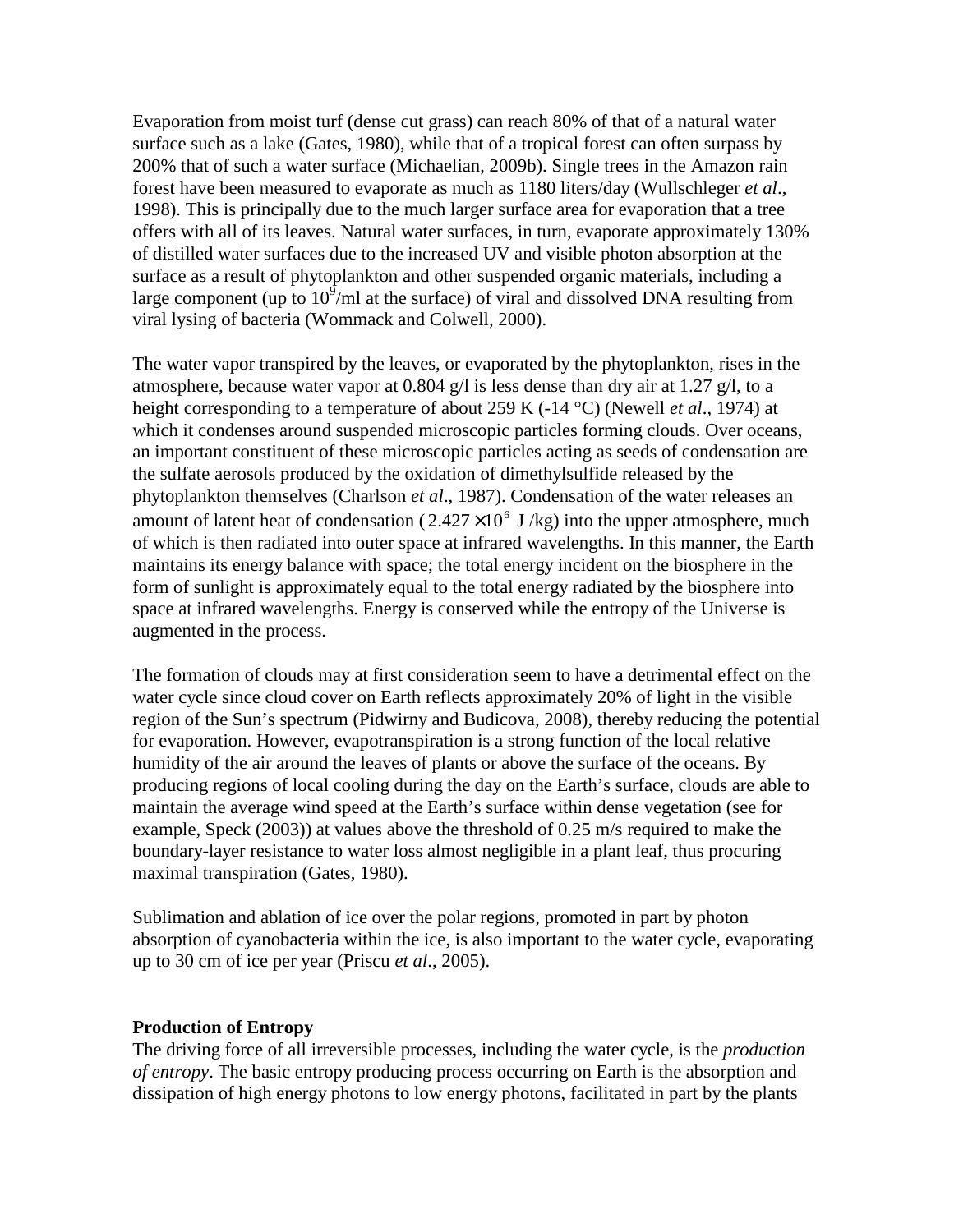and cyanobacteria in the presence of water. The global entropy production of the Earth can be determined by considering the change in the frequency  $V$  distributions of the radiation incident from the Sun,  $I_{\text{incident}}(v)$ , and that radiated by the Earth,  $I_{\text{radiated}}(v)$  (Ulanowicz and Hannon, 1987). The flow of photons can be considered as an ideal gas of Bose-Einstein particles for which the internal temperature  $T$  can be related to the frequency  $V$  by the relation  $kT = h\nu$ , where *k* is Boltzmann's constant and *h* is Planck's constant. Gibb's equation for the flow of entropy  $dS$  during time interval  $dt$  at a particular frequency  $V$  is (Callen, 1985),

$$
\frac{dS(v)}{dt} = \frac{1}{T(v)} \frac{dE(v)}{dt} = \frac{I(v)}{T(v)}
$$
(1)

where *dt*  $I(v) \equiv \frac{dE(v)}{dv}$  is defined as the energy flow or irradiance at frequency v, and where

we have neglected the volume and chemical potential terms in the Gibb's equation since the volume of the entire Earth-space system is constant and the chemical potential for photons is zero (Callen, 1985). The global production of entropy of the Earth in its interaction with its solar environment is then just the difference of the radiated to incident entropy flow integrated over all frequencies

.

$$
P = \int_{0}^{\infty} \frac{dS_{\text{radiated}}(V)}{dt} - \frac{dS_{\text{incident}}(V)}{dt} dV
$$

Using equation (1) with  $T(v) = h v / k$  gives

$$
P = \frac{k}{h} \int_{0}^{\infty} (I_{radiated}(V) - I_{incident}(V))/V \, dV \,. \tag{2}
$$

A very approximate measure of this entropy production for the entire Earth can be obtained by making a black body assumption for the incident and radiated irradiances (Aoki, 1983). The Planck distribution law for the radiation emitted per unit area, per unit solid angle, per unit frequency, for a blackbody at temperature *T* is (Landau and Lifshitz, 1988)

$$
I(v)|_{T} = \frac{2h v^{3}}{c^{2}} \frac{1}{e^{h v / kT} - 1}.
$$
 (3)

Taking,  $T_{raduated}$  as the average temperature of the Earth surface, 287 K (14<sup>o</sup>C), and  $T_{incident}$ as the temperature of the surface of the Sun,  $6073$  K (5800 °C), Eq. (2) with Eq. (3) gives as an approximation for the net entropy production of the Earth of  $1.19 \times 10^{-4}$  J cm<sup>-2</sup> s<sup>-1</sup> K<sup>-1</sup>, about 50% greater than that of Earth's neighboring apparently lifeless planets of Venus and Mars (Aoki, 1983).

Equation (2) with Eq. (3) demonstrates that there is greater potential for entropy production for absorption of high frequency light in the biosphere than for the absorption of low frequency light. It is thus probably not coincidental that the present day atmosphere of the Earth has evolved to one of relatively low albedo and high atmospheric transparency such that the highest frequencies (and most intense) part of the Sun's spectrum can arrive at the biosphere and be efficiently dissipated by organic molecules in contact with water. It has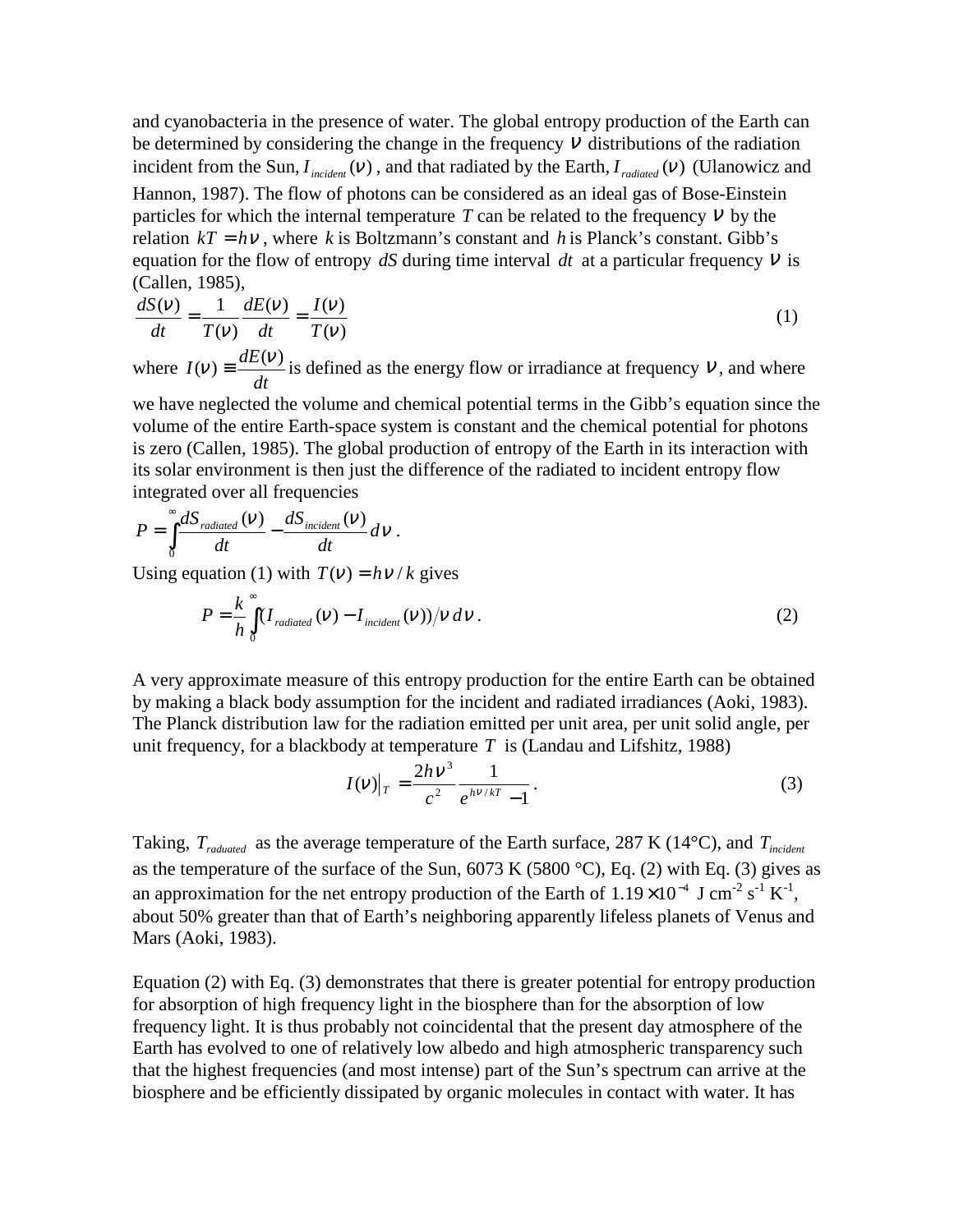been suggested, for example, that there probably existed a thick organic haze, of high albedo in the visible, during part of the Archean from  $2.9 - 2.7$  Ga., responsible for global glaciations during this period (Zahnle et al., 2007). Organic haze is preferentially produced through ultraviolet photoreactions on an atmosphere with a methane over carbon dioxide ratio greater than or equal to one  $(CH_4/CO_2 \ge 1)$  which probably occurred ca. 2.9 Ga. (Lowe and Tice, 2004, Zahnle et al., 2007). Such a large ratio could have arisen due to enhanced weathering associated with continent formation and the production of calcium carbonates, causing depletion of atmospheric carbon dioxide. The organic haze existing today on Titan, for example, permits less than 10% of the visible light to reach the surface (Coustenis and Taylor, 1999). With the spread of oxygen producing photosynthetic microbes in the late Archean ca. 2.5 Ga., however, the  $CH_4$   $CO_2$  ratio was driven below the critical value for haze formation due to oxidation of CH4. Such a scenario, suggesting the importance of life in reducing the albedo of Earth's early atmosphere, can also explain two well established facts from the era; the green house effect necessary to explain the evidence for liquid water given a faint young Sun (the faint young Sun paradox), and evidence for glaciations around 2.9 Ga. (Lowe and Tice, 2004).

Comparison of the approximate calculations of Aoki (1983) for the entropy production of the different planets suggests that the biosphere may play a particularly important role in the entropy production of Earth. About 51% of the energy arriving from the Sun in short wave radiation is absorbed in the biosphere (at the surface of the Earth), the rest being absorbed by the clouds and upper atmosphere (19%), reflected by the clouds or surface (24%), or scattered by the atmosphere back into space (6%) (Pidwirny and Budicova, 2008). About half of the available energy arriving at the Earth's surface is used to evaporate the great quantities of water that is eventually returned to the Earth's surface in the form of rain. The other half is roughly equally divided between driving ocean and wind currents. As already mentioned, a negligible proportion of the free energy absorbed by the biosphere (0.1%) goes into the metabolism and production of biomass. However, most of the visible and near ultraviolet spectra of sunlight (where the Sun is most intense in terms of free energy) is not readily absorbed by pure water, as can be deduced by the transparency of water at these wavelengths (with the exception of a small region in the far ultraviolet absorbed by the electronic excitation of the oxygen-hydrogen covalent bonds). Only infrared light can be efficiently absorbed by water and transferred to the vibrational, and a lesser fraction( $< 10^{-4}$ ) to the rotational, degrees of freedom of the water molecules. This absorbed vibrational energy can then cause the breaking of hydrogen bonds binding water molecules and thereby facilitate evaporation at the water surface.

Organic molecules, due to the nature of the strong electronic covalent bonding, are efficient absorbers of sunlight in the visible and ultraviolet regions of the Sun's spectrum. The chlorophyll molecule and associated pigments absorb in the visible region between approximately 400 nm and 700 nm, with chlorophyll A peaking in absorption at 410 nm and 680 nm. The nucleic acids and proteins containing amino acids with aromatic rings (Trp, Tyr, Phe) are particularly potent absorbers of ultra violet light within the 200-300 nm region due to the  $\pi \to \sigma$ ,  $\pi \to \sigma^*$ , and  $\sigma \to \sigma^*$  electronic transitions, with peak absorption for the nucleic acids at 260 nm and that for proteins at 280 nm (Chang, 2000).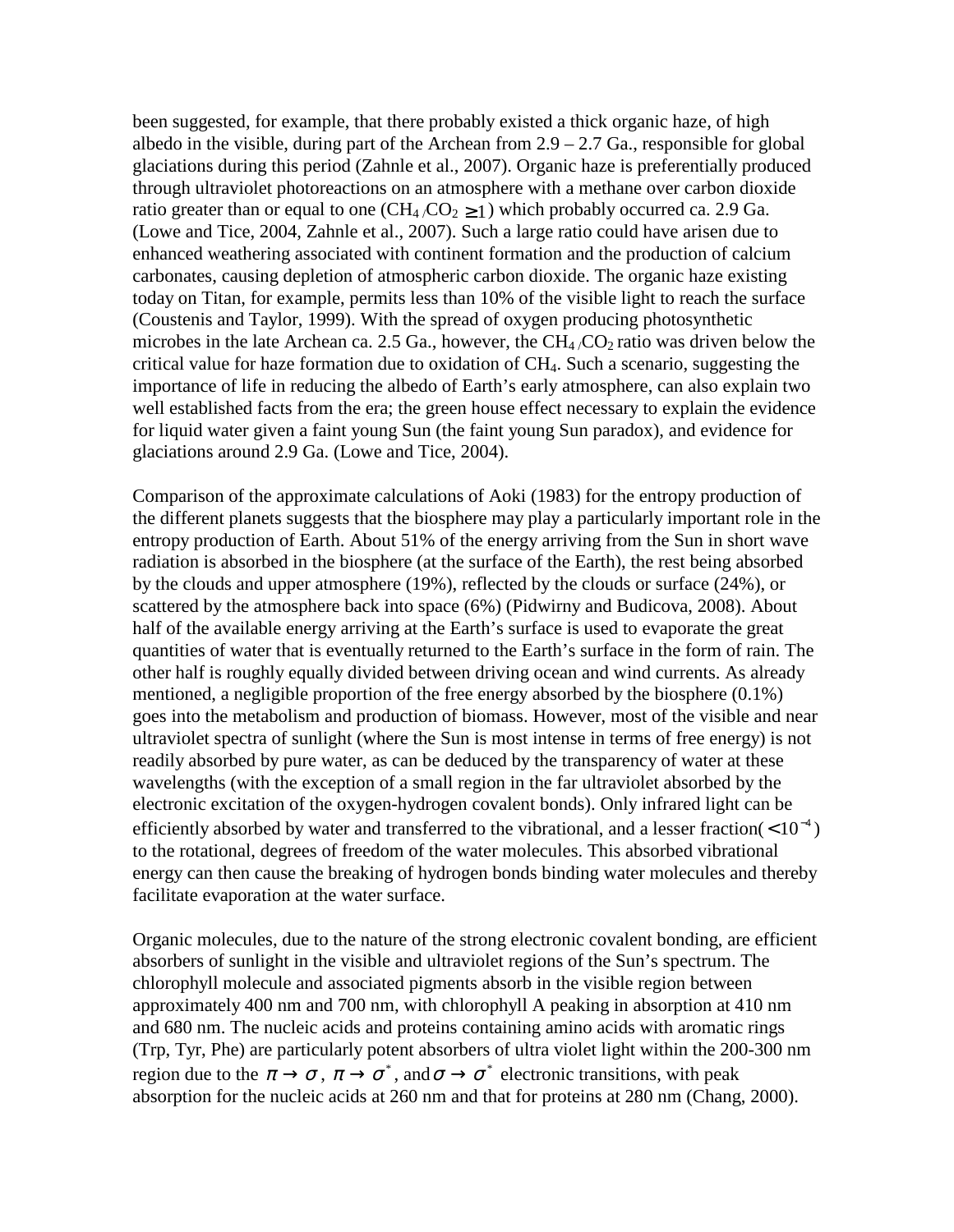Mycosporine-like amino acids (MAA's) found in phytoplankton absorb across the UVB and UVA regions (310-400 nm) (Whitehead and Hedges, 2002). The amount of ultraviolet light reaching the Earth's surface today, particularly in the <290 nm UVC wavelength region, is very small compared to that of UVB+UVA and visible light due to absorption by ozone and  $O_2$  and thus this region plays a very small part in the entropy production associated with the water cycle, but this may not have been the case at the beginnings of life on Earth (Michaelian, 2009a). During the archean, the Sun was more active in the ultraviolet and the Earth's atmosphere was more reflective and absorptive in the visible while less so in the ultraviolet. This may have been due to a high layer of sulfuric acid clouds as on Venus today, the result of UV photochemical reactions with the most common volcanic gases of  $SO_2$ ,  $CO_2$ , and  $H_2O$ , or to clouds of water, or to organic haze as on Titan today, the result of UV photochemical reactions on  $CO<sub>2</sub>$  and  $CH<sub>4</sub>$  (Lowe and Tice, 2004).

# **The Importance of Life to the Water Cycle**

The very existence of liquid water on Earth can be attributed to the existence of life. Through mechanisms related to the regulation of atmospheric carbon dioxide first espoused in the Gaia hypothesis (Lovelock, 1988), life is able to maintain the temperature of the Earth within the narrow region required for liquid water, even though the amount of radiation from the Sun has increased by about 25% since the beginnings of life (Newman and Rood, 1977, Gough, 1981). Physical mechanisms exist that disassociate water into its hydrogen and oxygen components, for example through photo-dissociation of water by ultraviolet light (Chang, 2000). Photo-dissociation of methane has been suggested as a more important path to loosing the hydrogen necessary for water (Catling et al., 2001). Free hydrogen, being very light, can escape Earth's gravity and drift into space, being dragged along by the solar wind. This loss of hydrogen would have lead to a gradual depletion of the Earth's water (Lovelock, 2005). However, photosynthetic life sequesters oxygen from carbon dioxide thereby providing the potentiality for its recombination with the free hydrogen to produce water. For example, hydrogen sulfide is oxidized by aerobic chemoautotrophic bacteria, giving water as a waste product (Lovelock, 1988). Oxygen released by photosynthetic life also forms ozone in the upper atmosphere which protects water vapor and methane in the lower atmosphere from ultraviolet photo-dissociation. In this manner, the amount of water on Earth has been kept relatively constant since the beginnings of life.

It has been estimated that about  $496,000 \text{ km}^3$  of water is evaporated yearly, with  $425,000$  $km<sup>3</sup>$  (86%) of this from the ocean surface and the remaining 71,000 km<sup>3</sup> (14%) from the land (Hubbart and Pidwirny, 2007). Evaporation rates depend on numerous physical factors such as insolation, absorption properties of air and water, temperature, relative humidity, and local wind speed. Most of these factors are non-linearly coupled. For example, local variations in sea surface temperature due to differential photon absorption rates caused by clouds or local phytoplankton blooms, leads to local wind currents. Global winds are driven by latitude variation of the solar irradiance and absorption, and the rotation of the Earth. Relative humidity is a function of temperature but also a function of the quantity of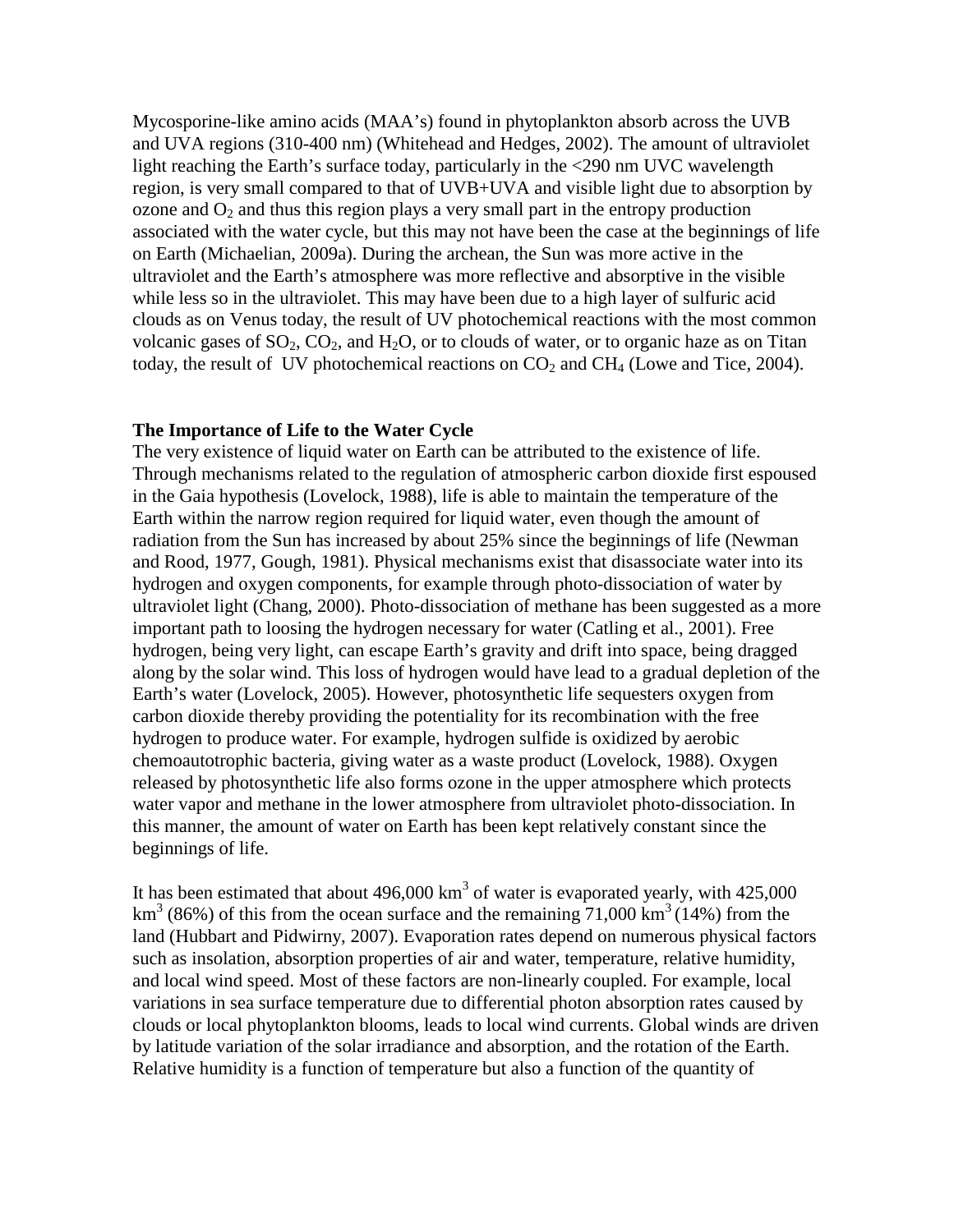microscopic particles available for seeds of condensation (a significant amount of which are supplied by biology (Lovelock, 1988)).

The couplings of the different factors affecting the water cycle imply that quantifying the effect of biology on the cycle is difficult. However, simulations using climate models taking into account the important physical factors have been used to estimate the importance of vegetation on land to evapotranspiration. Kleidon (2008) has shown that without plants, average evaporation rates on land would decrease from their actual average values of 2.4 mm/d to 1.4 mm/d, suggesting that plants may be responsible for as much as 42% of the actual evaporation over land.

There appears to be little recognition in the literature of the importance of cyanobacteria and other organic matter floating at the ocean surface to evaporation rates. Irrespective of other factors such as wind speed and humidity, evaporation rates should be at least related to the energy deposited in the sea surface layer. A calculation can therefore be made of the effect of biology on the evaporation rates over oceans and lakes.

Before attempting such a calculation, it is relevant to review the biological nature of the airsea surface interface, and energy transfer within this layer, based on knowledge that has emerged over the last decade. This skin surface layer of roughly 1 mm thickness has its particular ecosystem of high density in organic material (up to  $10<sup>4</sup>$  the density in water slightly below (Grammatika and Zimmerman, 2001)). This is due to the scavenging action of rising air bubbles due to breaking waves, surface tension, and natural buoyancy (Grammatika and Zimmerman, 2001). The organic material consists of cyanobacteria, diatoms, viruses, free floating RNA/DNA, and other living and non-living organic material such as chlorophyll and other pigments. Most of the heat exchange between the ocean and atmosphere of today occurs from within this upper 1 mm of ocean water. For example, most of the radiated infrared radiation from the sea comes from the upper 100  $\mu$  m (Schlussel, 1999). About 52% of the heat transfer from this ocean layer to atmosphere is in the form of latent heat (evaporation), radiated longwave radiation accounts for 33%, and sensible heat through direct conduction accounts for the remaining 15%.

During the day, infrared (700-10000 nm), visible (400-700 nm), and ultraviolet (290- 400nm) light is absorbed at the sea surface. In the NE Atlantic, for example, daytime temperatures at the skin surface have been measured to increase on average by 2.5K (up to 4.0K) compared to the practically constant temperature at an ocean depth of 10m (Schlüssel et al., 1990). Nighttime temperatures at the surface, on the contrary, are decreased on average by 0.5K (up to 0.8K) with respect to the constant temperature at a depth of 10m. It is thus of interest to determine how much of this day-tine heating is due to the organic material in this layer, and the relative contributions due to UV, visible, or infrared radiation. Such a determination will allow an estimate of the effect of life on the evaporation of water over oceans and entropy production under different physical conditions, for example, under cloudy or clear skies. For the sake of calculation, we take the surface skin layer for light absorption and heat exchange to the atmosphere to be 1mm (this should be an upper limit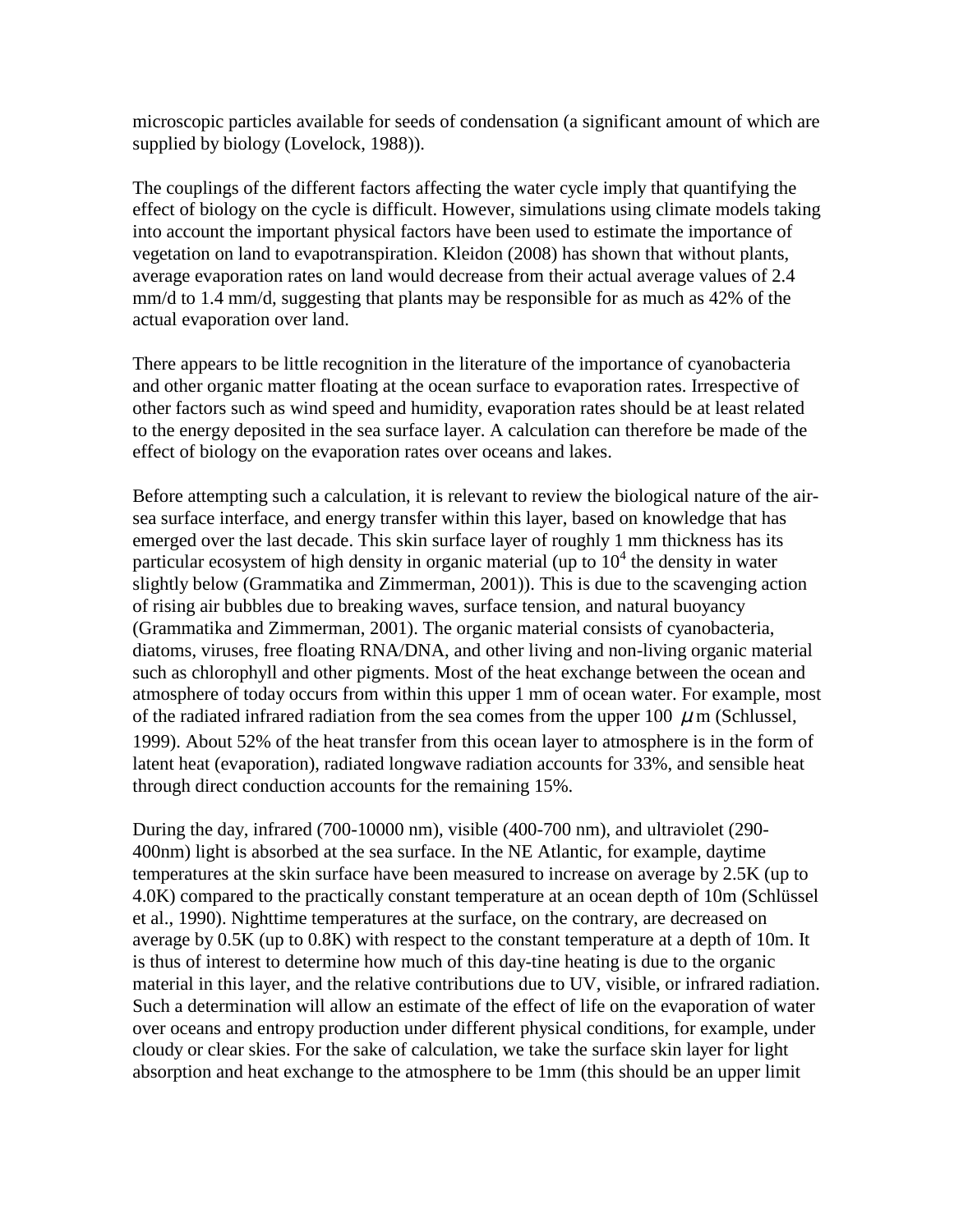for the relevant thickness for energy exchange since below this depth turbulence and mixing with lower ocean depths becomes relevant (Soloviev and Lukas, 2006).

Three distinct wavelength regions are considered for the calculation; 290-400 nm (UV) (below 290 nm almost all light is blocked by  $O_3$ ), 400-700 nm (visible), and 700-10000 nm (infrared). The blackbody spectrum of the Earth at 288K peaks at 10000 nm so absorption at greater wavelengths than this would not contribute to net heating (there is, in any case, very little energy in sunlight beyond this wavelength). We first calculate the total amount of energy arriving at the sea surface in each wavelength region for a clear sky with no clouds and the sun directly overhead. This can be obtained by integrating the area under a plot of the irradiance at the Earth's surface as a function of wavenumber, such as that given by Gates (1980, Fig. 8.17). The result is given in the first row of table 1.

To calculate the amount of energy deposited per unit time in each wavelength region within the 1mm skin layer of pure ocean water without organic material, we use an average water absorption coefficient for the middle of the UV (345 nm) and visible (550) wavelength range, whereas for the infrared region we use the absorption value at 1050 nm since this corresponds to the greatest incident contribution not absorbed by water vapor in the atmosphere (Gates, 1980, Fig. 8.17), and because the irradiance drops off sharply at greater wavelengths. Chaplin (2009) give the following absorption coefficients for pure water;  $A_0^{345} = 1.0 \times 10^{-4}$  cm<sup>-1</sup>  $A_0^{550} = 8.0 \times 10^{-4}$  cm<sup>-1</sup>  $A_0^{1050} = 0.2$  cm<sup>-1</sup> (Fig. 4).

The flux of energy deposited in the skin layer is then

 $\Delta I = (I_0 - I(x)) = I_0(1 - \exp(-Ax))$  (4)

with  $x = 0.1$  cm and A is the relevant absorption coefficient. The results are given in the second row of table 1.

To calculate the amount of energy per unit time deposited within the 1mm skin layer of ocean water *with* organic material for each wavelength region, we need the absorption coefficients for the ocean surface microlayer at the different wavelengths. Unfortunately, there do not appear to be any published data in this regard, however, Grammatika and Zimmerman, (2001) suggest that the skin microlayer contains up to  $10^4$  times the density of organic material as water slightly below. This factor of  $10<sup>4</sup>$  is an order of magnitude greater than that of the ratio between the densities of organic matter in very turbid costal waters to that of deep sea water (Wommack and Colwell, 2000). We therefore take the absorption coefficients for costal turbid waters obtained for the Baltic Sea from Bricaud et al. (1981, Fig. 3) as being a lower limit surrogate to that of the surface skin layer of the ocean, giving  $A_{org}^{345} = 0.1$  cm<sup>-1</sup>,  $A_{org}^{550} = 8.0 \times 10^{-3}$  cm<sup>-1</sup>,  $A_{org}^{1050} = 0.2$  cm<sup>-1</sup>

The value for the infrared absorption is the same as that for pure water since organic molecules absorb very little compared to water in this wavelength region. Using equation (4) with these values we obtain the third row of table 1.

By comparing the third row with the second row of table 1 it can be determined that on a clear day, with the sun directly overhead (air mass of 1.0), the organic matter floating in the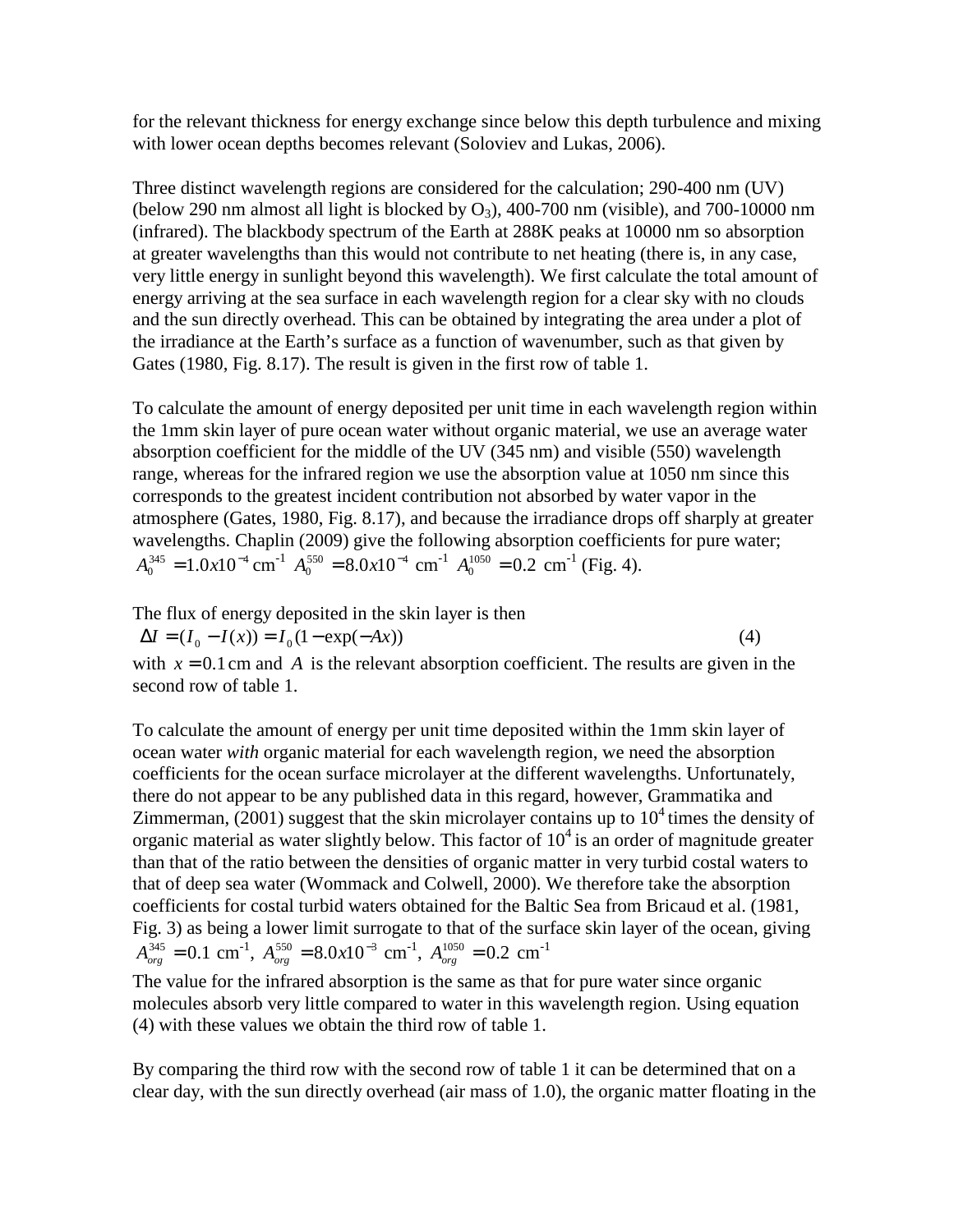surface skin layer increases the absorption of energy in this layer by about 13% over what its value would be without this organic matter. Since the rate of evaporation would be proportional to the energy absorbed, it can be estimated that organic material in the sea surface microlayer increases the evaporation from the surface by roughly this same percentage. This is consistent, although somewhat lower, than the increase in the measured latent outgoing heat flux for nutrient induced phytoplankton blooms in an enclosed area of a lake as determined by Jones et al. (2005). The absorption of UV light contributes more than double the amount of that due to absorption of visible light.

The relative contribution to the entropy production in the sea surface microlayer resulting from photon absorption and dissipation in each wavelength region can now be approximated by calculating the increase in the number of energy microstates resulting when a photon of the given wavelength is dissipated into many more photons of wavelength 10,000 nm, corresponding to the wavelength of the peak in the black-body spectrum of the Earth at 288 K (Gates, 1980). The relative number of 10,000 nm photons produced by absorption and dissipation in each wavelength region can be obtained by simply dividing the energy of a photon at the central wavelength in each wavelength region by the energy of a 10,000 nm photon and then multiplying by the flux of energy deposited (row 3 of Table 1) in the microlayer in this wavelength region. The Boltzmann relation gives the entropy produced as just proportional to the natural logarithm of this number of created microstates. Dividing this value in each wavelength region by the sum total for all regions gives the percentage contribution to the total for each region. The result is given in the fourth row of Table 1. By absorbing and dissipating UV and visible light, the organic matter in the sea surface microlayer contributes about  $33.2 + 20.4 = 53.6\%$  to the entropy production in this layer (fourth row of table 1).

| <b>CLEAR SKIES</b>          | UV (290-400 nm)                              | Visible $(400-700$ nm)                           | Infrared (700-10000                       |
|-----------------------------|----------------------------------------------|--------------------------------------------------|-------------------------------------------|
|                             |                                              |                                                  | nm)                                       |
| Energy flux reaching        | 50.5 W/m <sup>2</sup> direct                 | 428.2 W/m <sup>2</sup> direct                    | 456.3 W/m <sup>2</sup> direct             |
| Earth's surface (total      | 33.7 W/ $m^2$ skylight                       | 53.9 W/m <sup>2</sup> skylight                   | 6.7 W/m <sup>2</sup> skylight             |
| $1029.3$ W/m <sup>2</sup> ) |                                              |                                                  |                                           |
|                             | $84.2 \text{ W/m}^2$ Global                  | 482.1 W/m <sup>2</sup> Global                    | $463.0 \text{ W/m}^2$ Global              |
|                             | $(8.2\%)$                                    | $(46.8\%)$                                       | (45%)                                     |
| Energy flux absorbed in 1   | $0.84 \times 10^{-3}$ W/m <sup>2</sup>       | $38.6x10^{-3}$ W/m <sup>2</sup>                  | $9.16 \text{ W/m}^2$                      |
| mm skin layer (pure         |                                              |                                                  |                                           |
| water).                     | $A_0^{345} = 1.0x10^{-4}$ cm <sup>-1</sup> ) | $A_0^{550} = 8.0x10^{-4}$ cm <sup>-1</sup> )     | $A_0^{1050} = 0.2$ cm <sup>-1</sup> )     |
| Energy flux absorbed in 1   | $0.84$ W/m <sup>2</sup>                      | $0.39$ W/m <sup>2</sup>                          | $9.16$ W/m <sup>2</sup>                   |
| mm skin layer (ocean        |                                              |                                                  |                                           |
| water with organic          | $A_{org}^{345} = 0.1$ cm <sup>-1</sup> )     | $A_{org}^{550} = 8.0x10^{-3}$ cm <sup>-1</sup> ) | $A_{org}^{1050} = 0.2$ cm <sup>-1</sup> ) |
| material).                  |                                              |                                                  |                                           |
|                             |                                              |                                                  |                                           |
| % of total entropy          | 33.2                                         | 20.4                                             | 46.4                                      |
| production in skin.         |                                              |                                                  |                                           |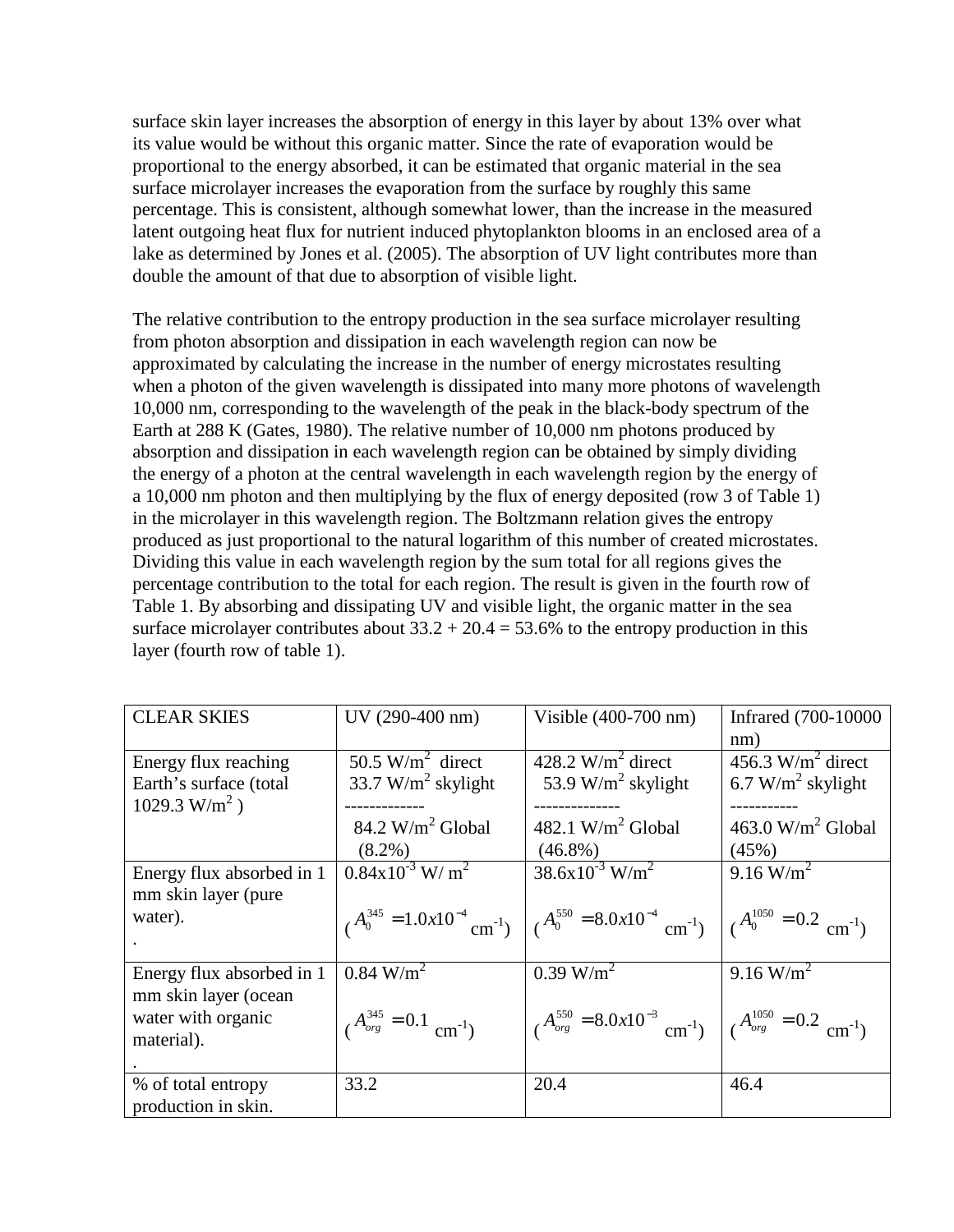Table 1. Values of energy deposition per unit time in the sea surface microlayer and the contribution to entropy production for the different wavelength regions assuming clear skies.

In the case of an overcast day, proportionately less infrared radiation arrives at the ocean surface because of the strong absorption of infrared by water drops in clouds (see Fig. 8.17 of Gates, 1980). We take the absorption coefficients corresponding to the average of the distribution of 345 nm for UV, 550 nm for visible, and 800 nm for infrared (since from Fig. 8.17 of Gates the infrared light distribution transmitted through the atmosphere is shifted notably to shorter wavelengths due to the preferential absorption of the longer wavelengths by clouds). The results for an overcast day for the sea skin layer with and without organic matter are given in table 2.

| <b>OVERCAST SKIES</b>     | UV (290-400 nm)                          | Visible $(400-700$ nm)                                                                                                            | Infrared (700-10000   |
|---------------------------|------------------------------------------|-----------------------------------------------------------------------------------------------------------------------------------|-----------------------|
|                           |                                          |                                                                                                                                   | nm)                   |
| Energy flux reaching      | 22.04 W/m <sup>2</sup> (6.5)%            | 274.7 W/m <sup>2</sup> (80.4%)                                                                                                    | 44.86 $W/m^2$         |
| Earth's surface (Cloud    |                                          |                                                                                                                                   | (13.13%)              |
| Light, Fig. 3) (total     |                                          |                                                                                                                                   |                       |
| $341.6 \text{ W/m}^2$ )   |                                          |                                                                                                                                   |                       |
| Energy flux absorbed in 1 | $0.22 \times 10^{-3}$ W/m <sup>2</sup>   | $0.022$ W/m <sup>2</sup>                                                                                                          | 0.09 W/m <sup>2</sup> |
| mm skin layer (pure       |                                          |                                                                                                                                   |                       |
| water).                   |                                          | $A_0^{345} = 1.0x10^{-4}$ cm <sup>-1</sup> ( $A_0^{550} = 8.0x10^{-4}$ cm <sup>-1</sup> ) ( $A_0^{800} = 0.02$ cm <sup>-1</sup> ) |                       |
|                           |                                          |                                                                                                                                   |                       |
|                           |                                          |                                                                                                                                   |                       |
|                           |                                          |                                                                                                                                   |                       |
| Energy flux absorbed in 1 | $0.22$ W/m <sup>2</sup>                  | $0.22$ W/m <sup>2</sup>                                                                                                           | 0.09 W/m <sup>2</sup> |
| mm skin layer (ocean      |                                          |                                                                                                                                   |                       |
| water with organic        | $A_{org}^{345} = 0.1$ cm <sup>-1</sup> ) | $A_{org}^{550} = 8.0x10^{-3}$ cm <sup>-1</sup> ) $\left( A_{org}^{800} = 0.02$ cm <sup>-1</sup> )                                 |                       |
| material).                |                                          |                                                                                                                                   |                       |
|                           |                                          |                                                                                                                                   |                       |
| % of total entropy        | 55.2                                     | 41.3                                                                                                                              | 3.5                   |
| production in skin.       |                                          |                                                                                                                                   |                       |

Table 2. Values of energy deposition per unit time and contribution to the entropy production for the different wavelength regions assuming overcast skies.

Comparing the third row with the second row of table 2 it can be determined that on an overcast day, with the sun directly overhead (air mass of 1.0) the organic matter floating in the surface skin layer increases the absorption of energy in this layer by about 400% over what the value would be without the organic matter, with equal contributions coming from UV and visible light. However, the total energy absorbed in this skin layer on an overcast day is only about 5% that of a clear day, due principally to the comparatively small amount of infrared light that makes it through the clouds. By absorbing and dissipating UV and visible light, the organic matter in this layer contributes about  $55.2 + 41.3 = 96.5\%$  to the total entropy production.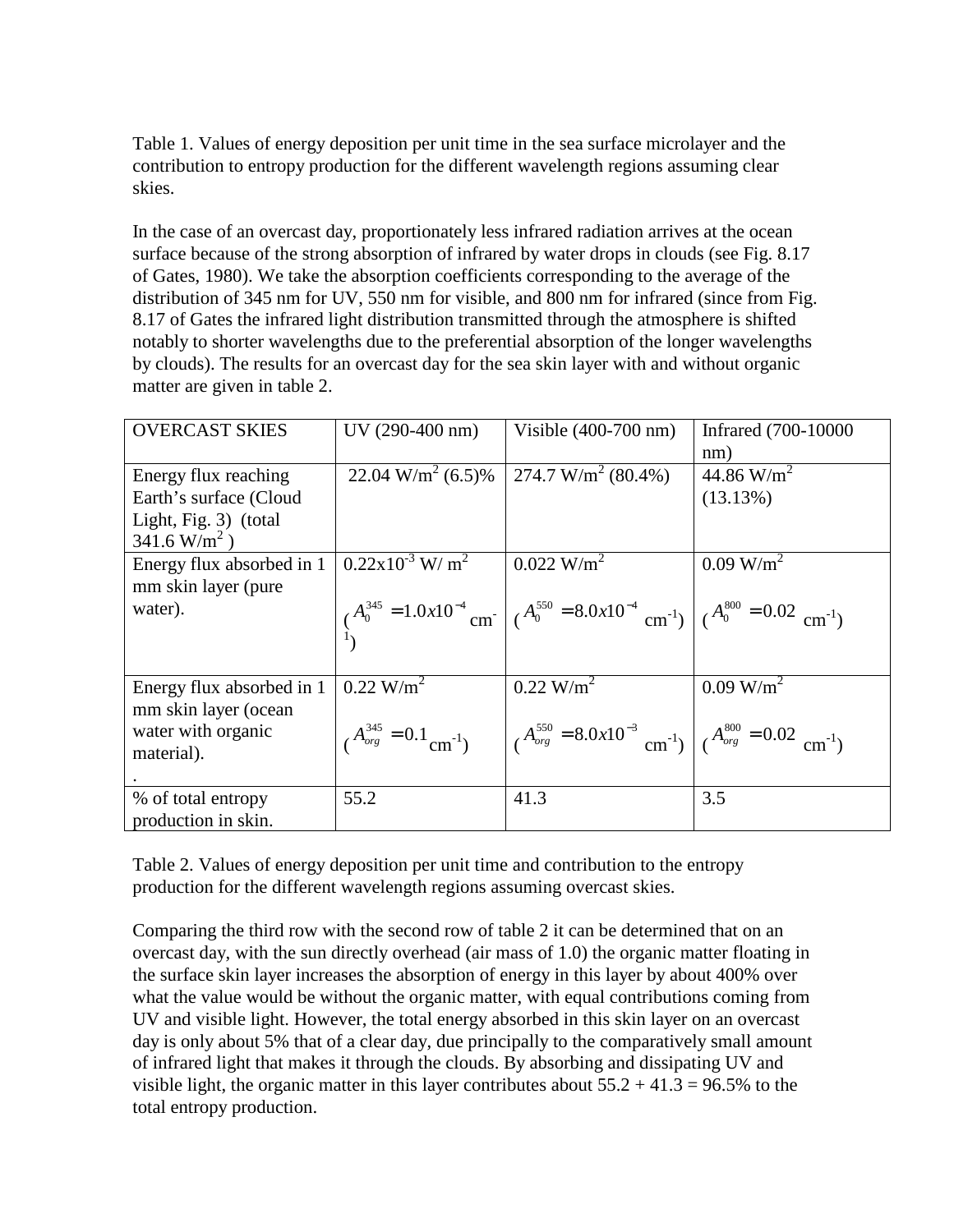By absorbing and dissipating UV and visible light on the surface of oceans and lakes, life therefore augments the entropy production of the Earth in its solar environment. Without life at the surface, a greater portion of light would be reflected, thereby increasing the albedo of Earth (see Clarke et al. (1970) for measurements of the reduction of water albedo due to the presence of organic material), and light would penetrate deeper into the ocean, thereby augmenting the overall blackbody temperature of the ocean (see, for example, Jones et al. (2005) for the effect of phytoplankton on the temperature profile with depth for a lake). Both reduce the entropy production; the former by reducing the amount of available light to dissipate, and the latter by shifting the frequencies of the radiated spectrum to larger values (see Eq. (2)).

Some theories have the origin of life dissipating other sources of free energy, such as chemical energy released from hydrothermal vents at deep ocean trenches. Whether life originated to dissipate the free energy in sunlight or the free energy in made available through chemical transformations, the quantity of life at hydrothermal vents today corresponds to a very minute portion of all life on Earth implying that its contribution to the actual entropy production of the Earth can be considered negligible. The rich ecosystems existing at these vents are, in fact, not completely autonomous, but dependent on the dissolved oxygen and nutrients of photosynthetic life living closer to the surface. An Earth without photosynthetic life would thus correspond to one in a wholly different class of thermodynamic stationary states, one probably with little involvement of a water cycle.

# **Evidence for Evolutionary Increases in the Water Cycle**

Plants, far from eliminating transpiration as a wasteful use of free energy, have in fact evolved over time ever more efficient water transport and transpiration systems (Sperry, 2003). There is a general trend in evolution, and in ecosystem succession over shorter times, to ever increasing transpiration rates. For example, conifer forests are more efficient at transpiration than deciduous forests principally because of the greater surface area offered for evaporation by the needles as compared to the leaves. Conifers appeared later in the fossil record (late carbonifourous) and appear in the late successional stage of ecosystems. Root systems are also much more extended in late evolutionary and successional species, allowing them to access water at ever greater depths (Raven and Edwards, 2001). New pigments besides chlorophyll have appeared in the evolutionary history of plants and cyanobacteria, covering an ever greater portion of the intense region of the solar spectrum, even though they have little or no effect on photosynthesis, for example, the carotenoids in plants, or the MAA's found in phytoplankton which absorb across the UVB and UVA regions (310-400 nm) (Whitehead and Hedges, 2002). This is particularly notable in red algae, for example, where its total absorption spectrum has little correspondence with its photosynthetic activation spectrum (Berkaloff *et al*., 1971).

There exist complex mechanisms in plants to dissipate photons directly into heat, bypassing completely photosynthesis. These mechanisms involve inducing particular electronic de-excitations using dedicated enzymes and proteins and come in a number of distinct classes. Constitutive mechanisms, allow for intersystem crossing of the excited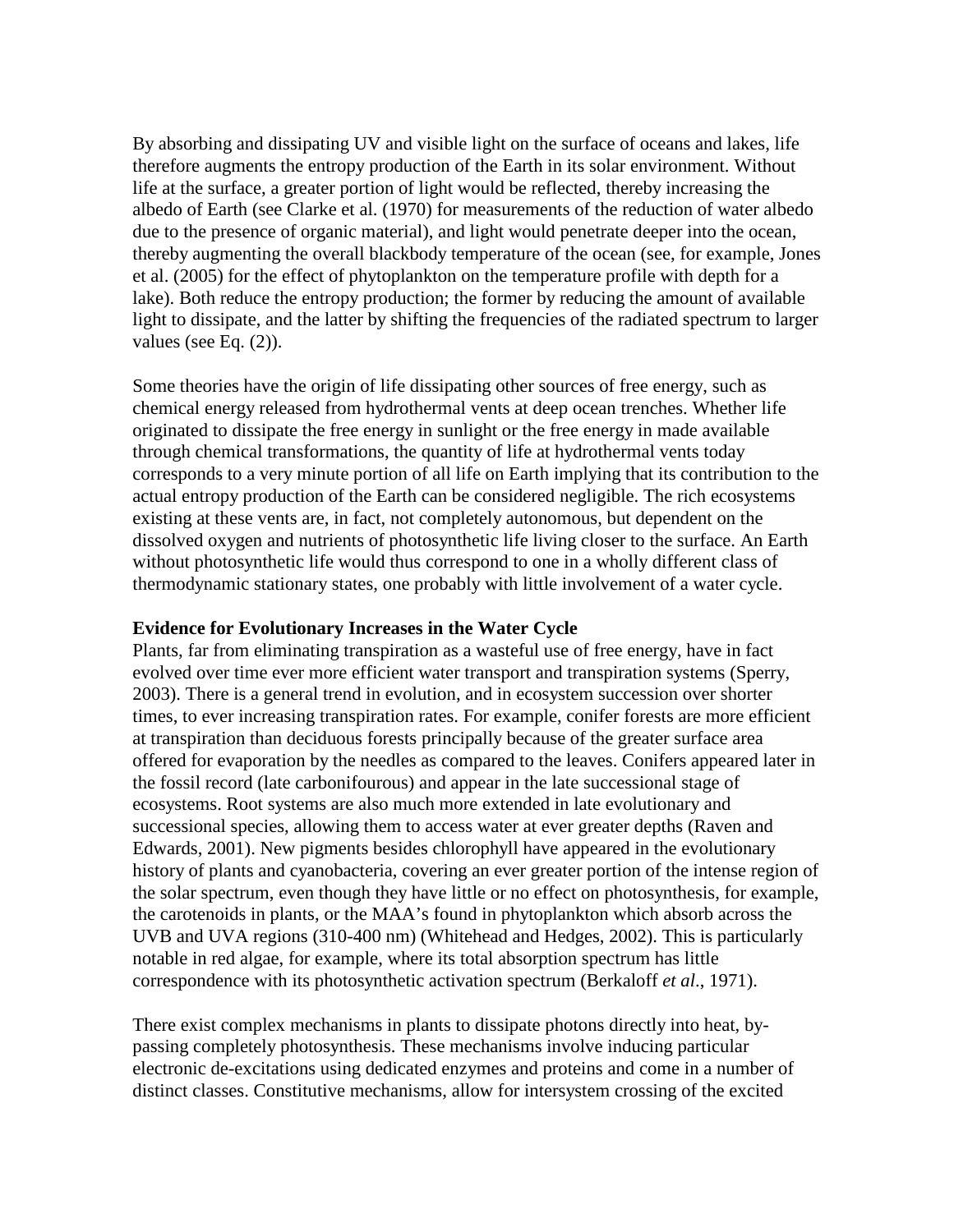chlorophyll molecule into triplet, long-lived, states which are subsequently quenched by energy transfer to the carotenoids. Inducible mechanisms can be regulated by the plant itself, for example, changing lumen pH causes the production of special enzymes that permit the non-photochemical de-excitation of chlorophyll. Sustained mechanisms are similar to inducible mechanisms but have been adapted to long term environmental stress. For example, over wintering evergreen leaves produce little photosynthesis due to the extreme cold but continue transpiring by absorbing photons and degrading these to heat through non-photochemical de-excitation of chlorophyll. Hitherto, these mechanisms were considered as "safety valves" for photosynthesis, protecting the photosynthetic apparatus against light-induced damage (Niyogi, 2000). However, their existence and evolution can better be understood in a thermodynamic context as augmenting the entropy production potential of the plant through increased transpiration.

The recent findings of microsporine-like amino acids (MAAs) produced by plants and phytoplankton having strong absorption properties in the UVB and UVA regions follows their discovery in fungi (Leach, 1965). They are small (< 400 Da), water-soluble compounds composed of aminocyclohexenone or aminocycloheximine rings with nitrogen or imino alcohol substituents (Carreto et al., 1990) which display strong UV absorption maximum between 310 and 360 nm and high molar extinction (Whitehead and Hedges, 2002). These molecules have been assigned a UV photoprotective role in these organisms, but this appears dubious since more than 20 MAAs have been found in the same organism, each with different but overlapping absorption spectrum, determined by the particular molecular side chain (Whitehead and Hedges, 2002). If their principle function were photoprotective, there existence would be confined to those UV wavelengths that cause damage to the organism, and not to the whole UV broadband spectrum.

Plants also perform a free energy intensive process known as photorespiration in which  $O<sub>2</sub>$ instead of  $CO<sub>2</sub>$  is captured by the binding enzyme RuBisCo, the main enzyme of the lightindependent part of photosynthesis. This capture of  $O_2$  instead of  $CO_2$  (occurring about 25% of the time) is detrimental to the plant for a number of reasons, including the production of toxins that must be removed (Govindjee, 2005) and does not lead to ATP production. There is no apparent utility to the plant in performing photorespiration and in fact it reduces the efficiency of photosynthesis. It has often been considered as an "evolutionary relic" (Niyogi, 2000), still existing from the days when  $O_2$  was less prevalent in the atmosphere than today and  $CO_2$  more so (0.78%  $CO_2$  by volume at the rise of land plants during the Ordovician (ca. 470 Ma) compared with only 0.038% today). However, such an explanation is not in accord with the known efficacy of natural selection to eliminate useless or wasteful processes. Another theory has photorespiration as a way to dissipate excess photons and electrons and thus protect the plants photosynthesizing system from excess light-induced damage (Niyogi, 2000). Since photorespiration is common to all  $C_3$  plants, independent of their insolation environments, it is more plausible that photorespiration, being completely analogous to photosynthesis with respect to the dissipation of light into heat in the presence of water (by quenching of excited chlorophylls) and subsequent transpiration of water, is retained for its complimentary role in evapotranspiration and thus entropy production.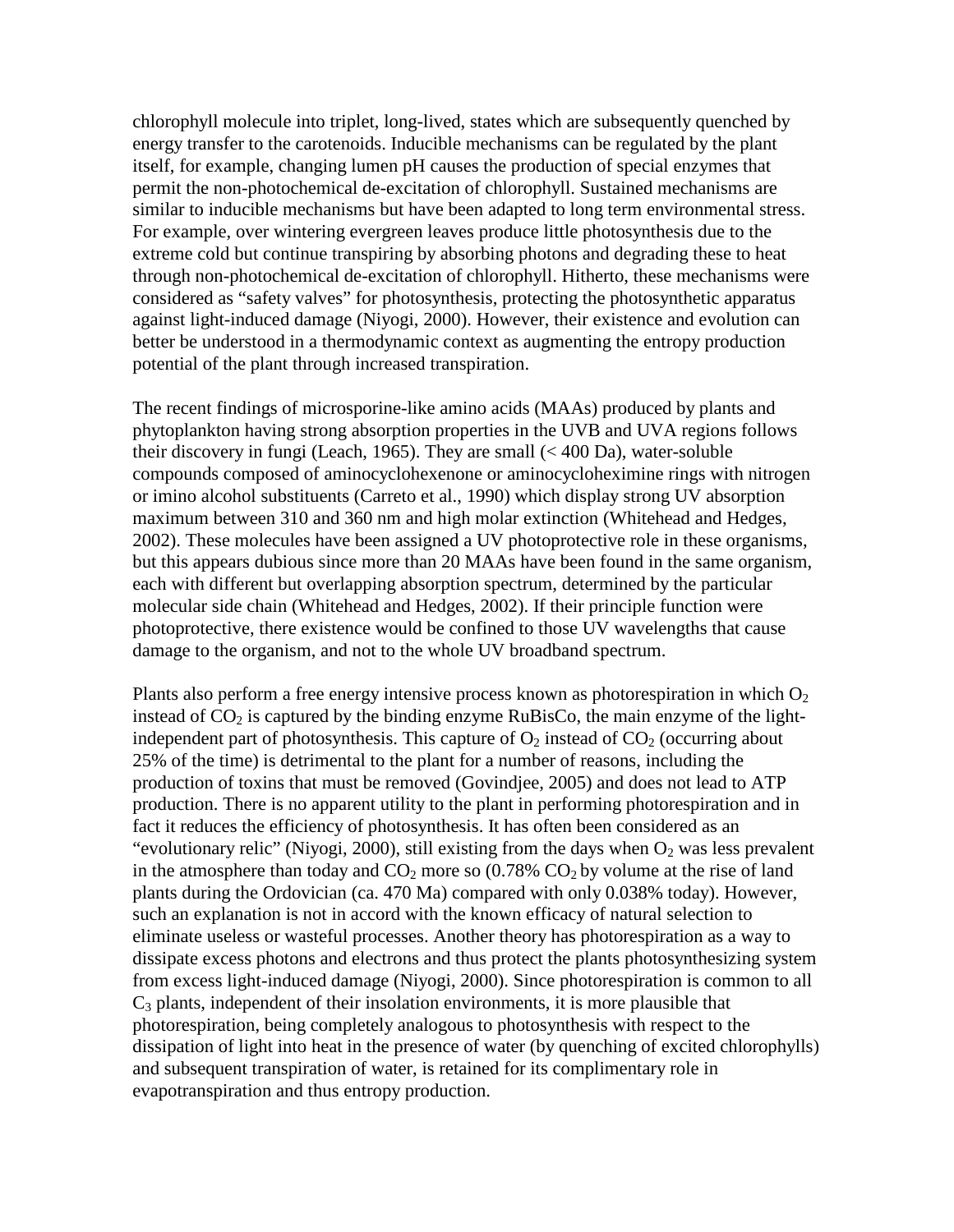Plants not only evaporate water during sunlight hours, but also at night (Snyder et al., 2003). Common house plants evaporate up to 1/3 of the daily transpired water at night (Hernández Candía, 2009). Not all the stoma in  $C_3$  and  $C_4$  photosynthetic plants are closed at night and some water vapor also diffuses through the cuticle at night. The physiological reason, in benefit of the plant, for night transpiration, if one exists, remains unclear. It, of course, can have no relevance to cooling leaves for optimal photosynthetic rates. Explanations range from improving nutrient acquisition, recovery of water conductance from stressful daytime xylem cavitation events, and preventing excess leaf turgor when water potentials become large during the day (Snyder et al., 2003). However, night transpiration is less of an enigma if considered as a complement to the thermodynamic function of life to augment the entropy production of Earth through the water cycle. In this context, it is also relevant that chlorophyll has an anomalous absorption peak in the infrared at between about 4,000 and 10,000 nm (Gates, 1980), close to the wavelength at which the blackbody radiation of the Earth's surface at 14 °C peaks.

Cyanobacteria have been found to be living within Antarctic ice at depths of up to 2 m. These bacteria and other lithogenic material absorb solar radiation which causes the formation of liquid water within the ice even though the outside air temperatures may be well below freezing. This heating from below causes excess ablation and sublimation of the overlying ice at rates as high as 30 cm per year (Priscu *et al*., 2005).

Finally, by analyzing latent heat fluxes (evaporation) and the  $CO<sub>2</sub>$  flux for plants from various published data sets, Wang et al. (2007) have found vanishing derivatives of transpiration rates with respect to leaf temperature and  $CO<sub>2</sub>$  flux, suggesting a maximum transpiration rate for plants, i.e. that the particular partition of latent and sensible heat fluxes is such that it leads to a leaf temperature and leaf water potential giving maximal transpiration rates, and thus maximal production of entropy (Wang et al., 2007).

# **The Function of Animals**

If the primary thermodynamic function of the plants and cyanobacteria is to augment the entropy production of the Earth by absorbing light in the presence of liquid water, it may then be asked: What is the function of higher mobile animal life?

Because of their intricate root system which allows the plants to draw up water for evaporation from great depths, plants are not mobile and depend on insects and other animals for their supply of nutrients, cross fertilization, and seed dissemination and dispersal into new environments. The mobility and the short life span of insects and animals mean that through excrement and eventual death, they provide a reliable mechanism for dispersal of nutrients and seeds.

Crustaceans and animal marine life in water perform a similar function as insect and animal life on land. These higher forms of life distribute nutrients throughout the ocean surface through excrement and dying. It is noteworthy that dead fish and mammals do not sink rapidly to the bottom of the sea, but remain floating for considerable time on the surface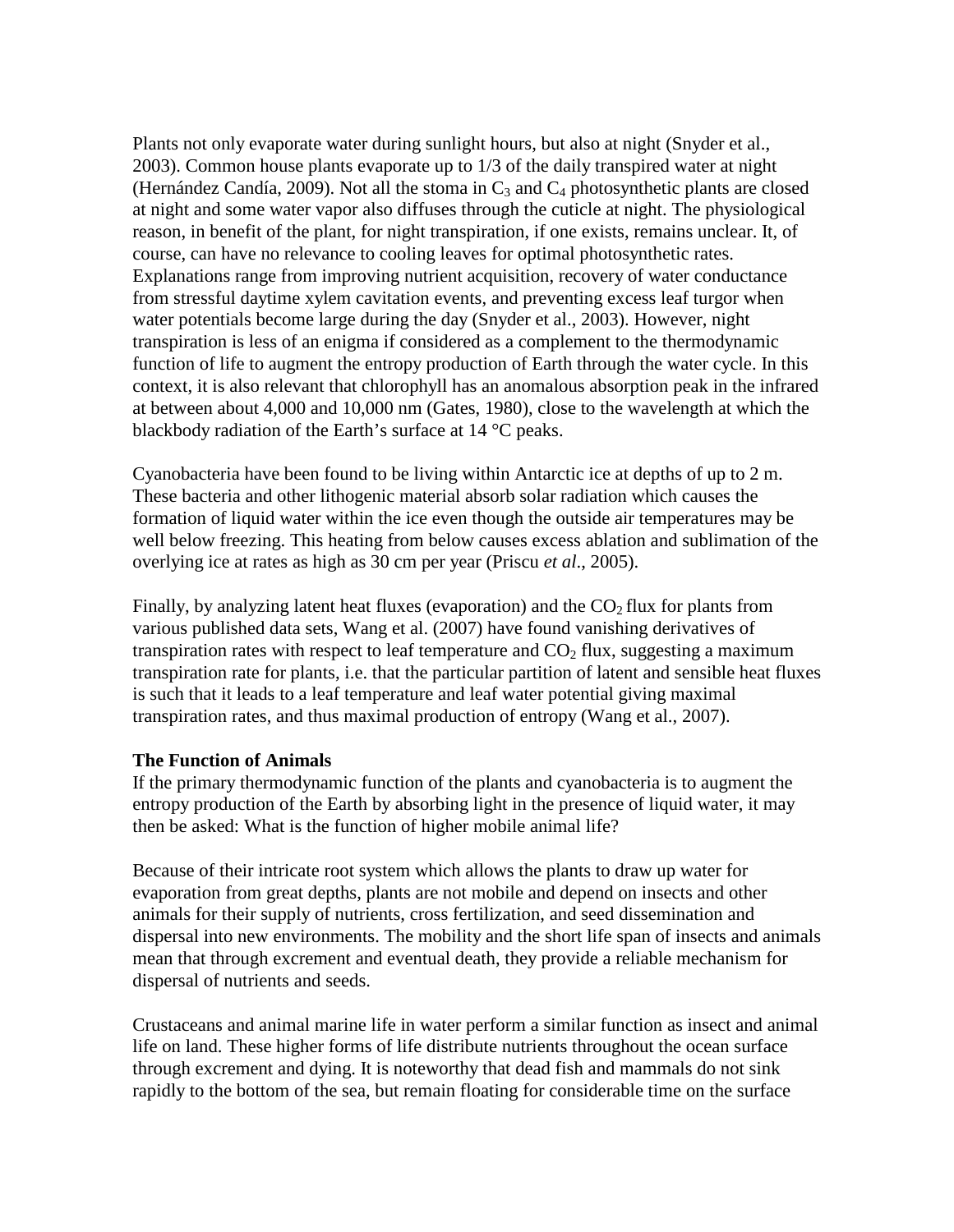where, as on land, bacteria break down the organism into its components, allowing photon dissipating phytoplankton to reuse the nutrients, particularly nitrogen. It is interesting that many algae blooms produce a neurotoxin with apparently no other end than to kill higher marine life. There is also a continual cycling of nutrients from the depths of the ocean to the surface as deep diving mammals preying on bottom feeders release nutrients at the surface through excrement and death. Because of this cycling and mobility of animals, a much larger portion of the ocean surface is rendered suitable for phytoplankton growth, offering a much larger area for efficient surface absorption of sunlight and evaporation of water than would otherwise be the case.

From this thermodynamic viewpoint, animal life provides a specialized gardening service to the plants and cyanobacteria, which in turn catalyze the absorption and dissipation of sunlight in the presence of water, promoting entropy production through the water cycle. There is strong empirical evidence suggesting that ecosystem complexity, in terms of species diversity, is correlated with potential evapotranspiration (Gaston, 2000). The traditional ecological pyramid should thus be turned on its pinnacle. Instead of plants and phytoplankton being considered as the base that sustains animal life, animals are in fact the unwitting but content servants of plant and phytoplankton life, obtaining thermodynamic relevance only in how they increase the plant and phytoplankton potential for evaporation of water.

# **Conclusions**

We have argued that the basic thermodynamic function of life (and organic material in general) is to absorb and dissipate high energy photons such that the heat can be absorbed by liquid water and eventually transferred to space through the water cycle. Photosynthesis, although relevant to cyanobacteria and plant growth, has only minor relevance to the thermodynamic function of life. Augmenting the water cycle through increased photon absorption and radiationless relaxation, life augments the entropy production of the Earth in its interaction with its solar environment. We have presented empirical evidence indicating that the evolutionary history of Earth's biosphere is one of increased photon absorption and dissipation over time, whether on shorter successional, or longer evolutionary, time scales.

This thermodynamic perspective on life views it as a catalyst for entropy production through the water cycle, and ocean and wind currents. It ties biotic processes to abiotic processes with the universal goal of increasing Earth's global entropy production and thus provides a framework within which coevolution of the biotic with the abiotic can be accommodated. In important distinction to the hypothesis of Gaia, that mixed biotic-abiotic mechanisms have evolved to maintain the conditions on Earth suitable to life, it is here suggested instead that these biotic-abiotic mechanisms have evolved to augment the entropy production of Earth, principally, but not exclusively, through the facilitation of the water cycle. Life, as we know it, is an important, perhaps even inevitable, but certainly not indispensable, catalyst for the production of entropy on Earth.

# **Acknowledgements**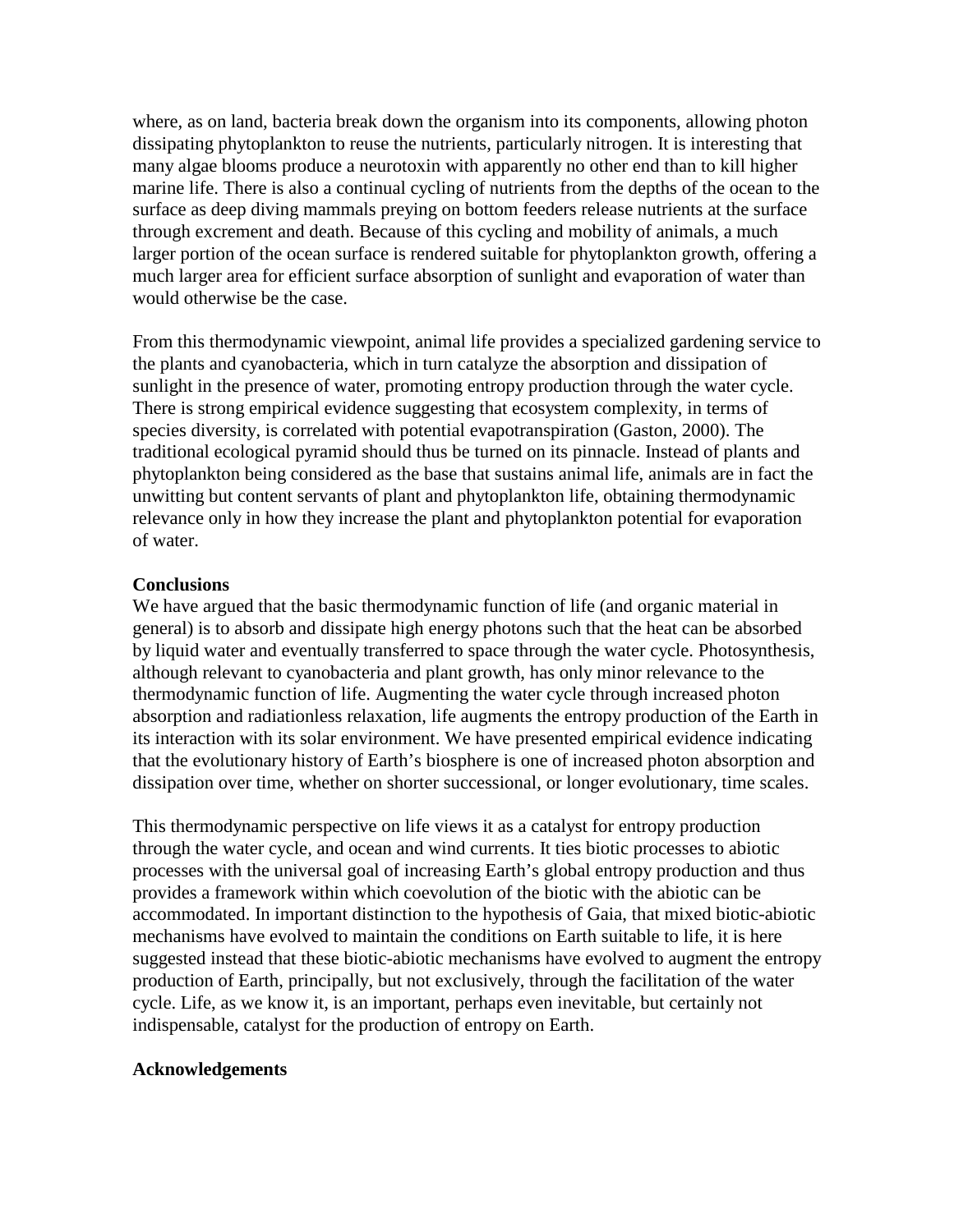The author is grateful for the financial assistance of DGAPA-UNAM, grant numbers IN118206 and IN112809.

# **Bibliography**

Aoki, I. (1983) Entropy production of the earth and other planets of the solar system. *J. Phys. Soc. Japan*, 52, 1075-1078.

Berkaloff, A., Bourguet, J., Favard, P., Guinnebault, M.(1971) Biologia y Fisiologia Celular. Ediciones Omega, S. A., Barcelona.

Boltzmann, L. (1886) The Second Law of Thermodynamics*.* In B. McGinness, ed., *Ludwig Boltzmann: Theoretical physics and philosophical problems: Selected writings.* Dordrecht, Netherlands: D. Reidel, 1974.

Bricaud, A., Morel, A., Prieur, L. (1981) Absorption by Dissolved Organic Matter of the Sea (Yellow Substance) in the UV and Visible Domains. *Limnology and Oceanography*, 26, 43-53.

Callen, H. B. (1985) Thermodynamics and an Introduction to Thermostatistics (John Wiley & Sons, New York) 2nd edition.

Catlin D.C., Zahnle J.Z., and McKay C.P. (2001) Biogenic methane, hydrogen escape, and the irreversible oxidation of early Earth. *Science* 293, 839-843.

Chang, R. (2000) Physical Chemistry. University Science Books, Sausalito, California.

Chaplin, M., (2009) www1.lsbu.ac.uk/water/vibrat.html

Charlson, R.J., Lovelock, J. E., Andreae, M. O., Warren, S.G. (1987) *Nature* 326, 655 - 661; doi:10.1038/326655a0

Clarke, G.L., Ewing, G.C., Lorenzen, C.J. (1970) Spectra of backscattered light from the sea obtained from aircraft as a measure of chlorophyll concentration. *Science,* 167, 1119- 1121.

Cockell, C.S. (1998) Biological effects of high ultraviolet radiation on early earth - A theoretical evaluation. *J. Theor. Biol*. 193, 717-729.

Coustenis, A., Taylor, F. (1999) Titan: the earth-like moon. World Scientific Publishing Co. Pte. Ltd., Singapore.

Gaston, K.J. (2000) Global patterns in biodiversity. *Nature* 405, 220-227.

Gates, D. M., (1980) Biophysical Ecology, Springer-Verlag, New York Inc., ISBN 0-387- 90414-X.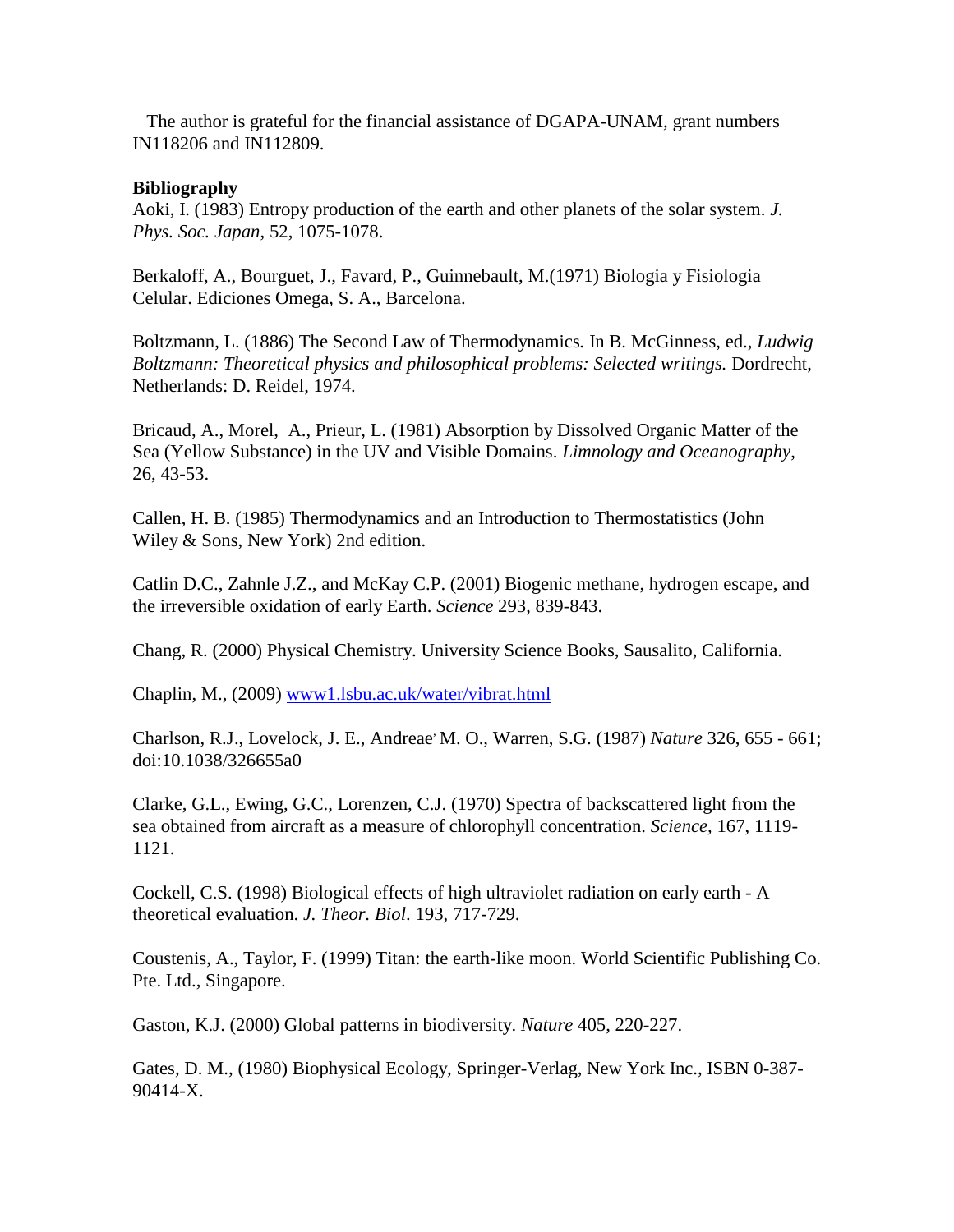Gough, D.O. (1981) Solar interior structure and luminosity variations. *Sol. Phys.* 74, 21-34.

Govindjee; Beatty, J.T., Gest, H. and Allen, J.F. (Eds.), 2005. Discoveries in Photosynthesis. *Advances in Photosynthesis and Respiration*, Volume 20, Springer.

Grammatika, M., Zimmerman, W.B. (2001) Microhydrodynamics of flotation processes in the sea surface layer. *Dynamics of Atmospheres and Oceans* 34, 327–348.

Hernández Candia, C.N. (2009) Medición experimental del coeficiente de producción de entropía de una planta por el proceso de transpiración. Bachelors thesis, Universidad Nacional Autónoma de México.

Hubbart, J., Pidwirny M. (2007) "Hydrologic cycle." In: Encyclopedia of Earth. Eds. Cutler J. Cleveland (Washington, D.C.: Environmental Information Coalition, National Council for Science and the Environment). <http://www.eoearth.org/article/Hydrologic\_cycle>

Jones, I., George, G., Reynolds, C. (2005) Quantifying effects of phytoplankton on the heat budgets of two large limnetic enclosures. *Freshwater Biology* 50, 1239–1247.

Kahru, M., Leppanen, J.M., Rud, O. (1993) Cyanobacterial blooms cause heating of the sea surface. *Mar. Ecol. Prog. Ser*. 101, 1-7.

Kleidon, A., Lorenz, R.D. (Eds.) (2005), Non-equilibrium thermodynamics and the production of entropy; life, Earth, and beyond. Springer.

Landau, L. D., Lifshitz, E. M. (1988) Física Estadística, Vol. 5, Reverté S. A.

Leach, C.M., (1965) Ultraviolet-absorbing substances associated with light-induced sporulation in fungi. *Can. J. Bot.* 43, 185–200.

Lovelock, J. E. (1988) The Ages of Gaia: A Biography of Our Living Earth. W. W. Norton & Company, New York.

Lovelock J. E. (2005) Gaia: Medicine for an ailing planet. (2nd ed.) Gaia Books, New York.

Lowe, D. R., and Tice, M. M. (2004) Geologic evidence for Archean atmospheric and climatic evolution: Fluctuating levels of  $CO<sub>2</sub>$ , CH<sub>4</sub>, and  $O<sub>2</sub>$  with an overriding tectonic control. *Geology* 32, 493-496.

Michaelian, K. (2005) Thermodynamic stability of ecosystems. *Journal of Theoretical Biology* 237, 323–335.

Michaelian, K. (2009a) Thermodynamic origin of life. Under preparation.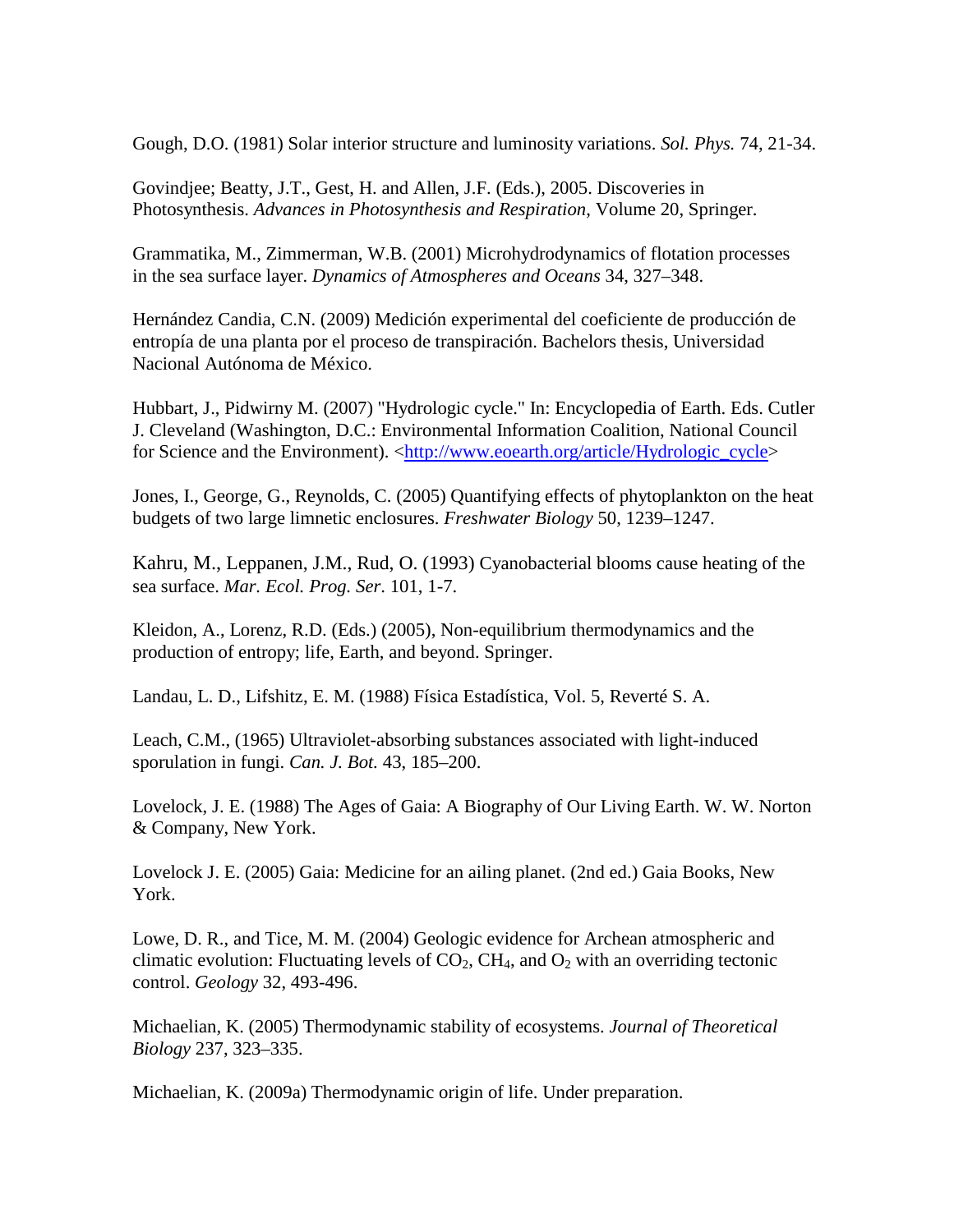Michaelian, K. (2009b) Optimal phytoplankton densities for maximal evaporation from natural water surfaces. Under preparation.

Mullis, K. (1990) The unusual origin of the Polymerase Chain Reaction. *Scientific American*, April pp. 56–65.

Newman, M.J., and Rood, R.T. (1977) Implications of solar evolution for the Earth's early atmosphere. *Science* 198, 1035-1038.

Newell, R.E., Kidson, J. W., Vincent, D. G., Boer, G. J. (1974) The general circulation of the tropical atmosphere. MIT Press, Vol. 2, Cambridge, Mass.

Niyogi, K.K. (2000) Safety valves for photosynthesis. *Current Opinion in Plant Biology*, 3, 455-460.

Osborne, C.P., Freckleton, R.P. (2009). "Ecological selection pressures for C4 photosynthesis in the grasses". Proceedings Royal Society B 276, 1753-1760.

Parker, B.C., Simmons, G.M. Jr., Wharton, R.A., Seaburg, K.G. and Love, F.G. (1982) Removal of organic and inorganic matter from Antarctic lakes by aerial escape of bluegreen algal mats. *J. Phycol*. 18, 72-78.

Pidwirny, M., Budikova D. (2008) Earth's energy balance. In: Encyclopedia of Earth. Eds. Cutler J. Cleveland (Washington, D.C.: Environmental Information Coalition, National Council for Science and the Environment). <http://www.eoearth.org/article/Earth's\_energy\_balance>

Prigogine, I., Nicolis, G., and Babloyantz A. (1972) Thermodynamics of evolution (I) *Physics Today*, 25, 23-28; Thermodynamics of evolution (II) *Physics Today*, 25, 38-44.

Priscu, J.C., Adams, E. E., Paerl, H.W., Fritsen, C.H., Dore, J.E., Lisle, J.T., Wolf, C.F., Mikucki, J.A. (2005) Perenial Antartic lake ice; A refuge for cyanobacteria in an extreme environment. In "Life in ancient ice", Castello, J.D., Rogers, S.O. eds., Princeton University Press, Princeton.

Raven, J.A.; Edwards, D. (2001) Roots: evolutionary origins and biogeochemical significance. *Journal of Experimental Botany* 52, 381-401.

Schlüssel, P., Emery, W.J., Grassl H., Mammen, T. (1990) On the bulk-skin temperature difference and its impact on satellite remote sensing of sea surface temperature*. Journal of Geophysical Research*, 95, 13341-13356.

Snyder, K. A., Richards, J. H. and Donovan, L. A. (2003) Night-time conductance in  $C_3$  and C4 species: do plants lose water at night? *Journal of Experimental Botany*, 54, 861-865.